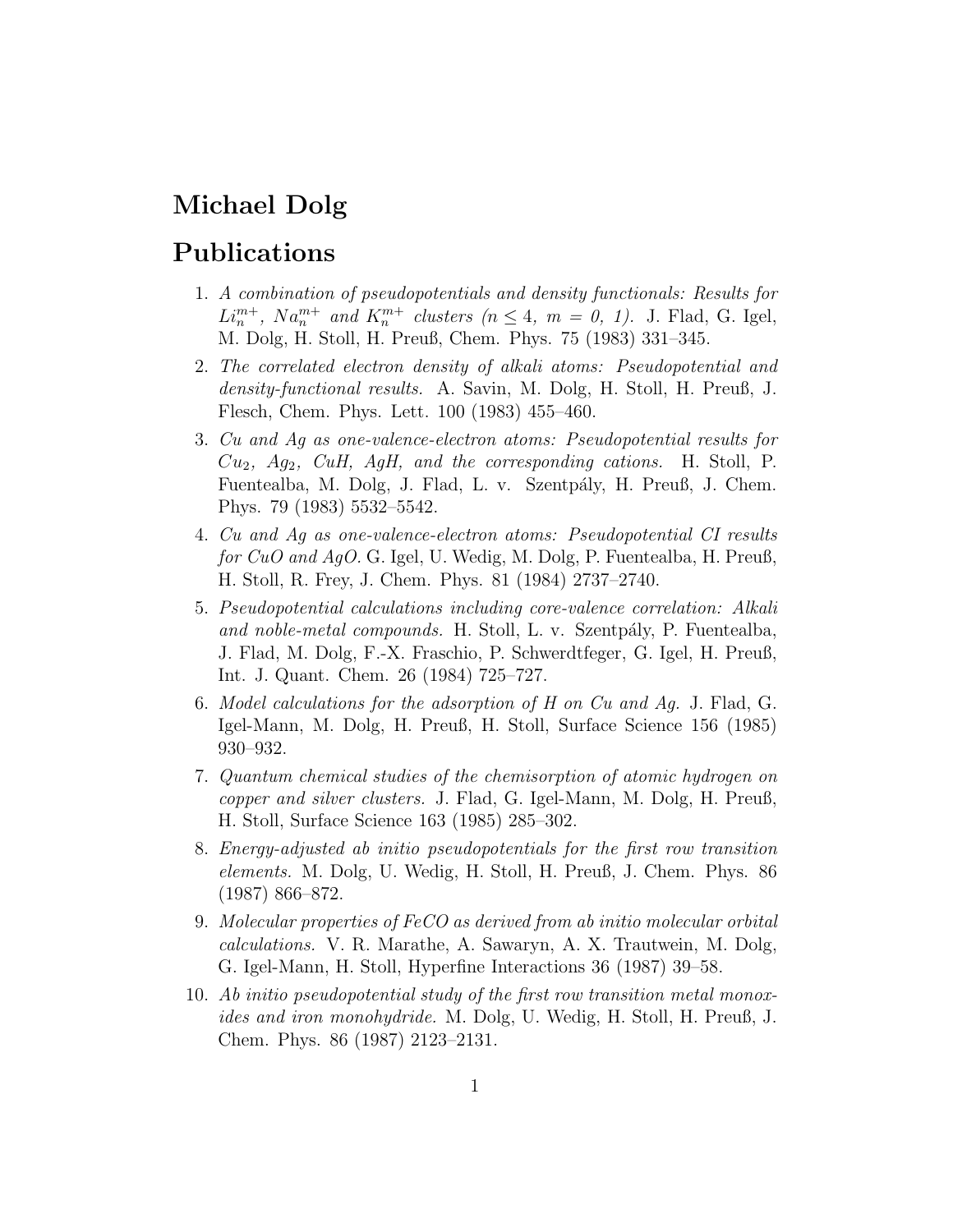- 11. Comparison of ab initio and semiempirical pseudopotentials for Ca in calculations for CaO. G. Igel-Mann, M. Dolg, U. Wedig, H. Preuß, H. Stoll, J. Chem. Phys. 86 (1987) 6348–6351.
- 12. Energy-adjusted pseudopotentials for the rare earth elements. M. Dolg, H. Stoll, A. Savin, H. Preuß, Theor. Chim. Acta 75 (1989) 173–194.
- 13. Pseudopotential study of the rare earth monohydrides, monoxides and monofluorides. M. Dolg, H. Stoll, Theor. Chim. Acta 75 (1989) 369– 387.
- 14. Energy-adjusted ab initio pseudopotentials for the rare earth elements. M. Dolg, H. Stoll, H. Preuß, J. Chem. Phys. 90 (1989) 1730–1734.
- 15. Relativistic effects in gold chemistry. I. Diatomic gold compounds. P. Schwerdtfeger, M. Dolg, W. H. E. Schwarz, G. A. Bowmaker, P. D. W. Boyd, J. Chem. Phys. 91 (1989) 1762–1774.
- 16. Energy-adjusted ab initio pseudopotentials for the second row and third row transition elements. D. Andrae, U. Häußermann, M. Dolg, H. Stoll, H. Preuß, Theor. Chim. Acta 77 (1990) 123–141.
- 17. Ab initio pseudopotential study of europium monoxide  $EuO:$   ${}^{8}\Sigma^{-}$ ground state and  ${}^{8}\Sigma^{-}$  first excited state. M. Dolg, H. Stoll, H. Preuß, Chem. Phys. 148 (1990) 219–227.
- 18. Ab initio pseudopotential study of the  ${}^{9}\Sigma^{-}$  and  ${}^{7}\Sigma^{-}$  states of GdO. M. Dolg, H. Stoll, H. Preuß, Chem. Phys. Lett. 174 (1990) 208–212.
- 19. The low-lying electronic states of cerium monoxide CeO: ab initio calculations using energy-adjusted pseudopotentials and spin-orbit operators. M. Dolg, H. Stoll, H. Preuß, J. Molec. Struct. (Theochem) 231 (1991) 243–255.
- 20. Energy-adjusted ab initio pseudopotentials for the second and third row transition elements: Molecular test for  $M_2$  ( $M = Ag$ , Au) and MH (M  $= Ru, Os$ ). D. Andrae, U. Häußermann, M. Dolg, H. Stoll, H. Preuß, Theor. Chim. Acta 78 (1991) 247–266.
- 21. Pseudopotential study on rare earth dihalides and trihalides. M. Dolg, H. Stoll, H. Preuß, J. Molec. Struct. (Theochem) 235 (1991) 67–79.
- 22. Helium chemistry of rare earth elements: pseudopotential study of the  $cations$   $LnHe^{3+}$ . M. Dolg, H. Stoll, H. Preuß, J. Molec. Struct. (Theochem) 251 (1991) 327–334.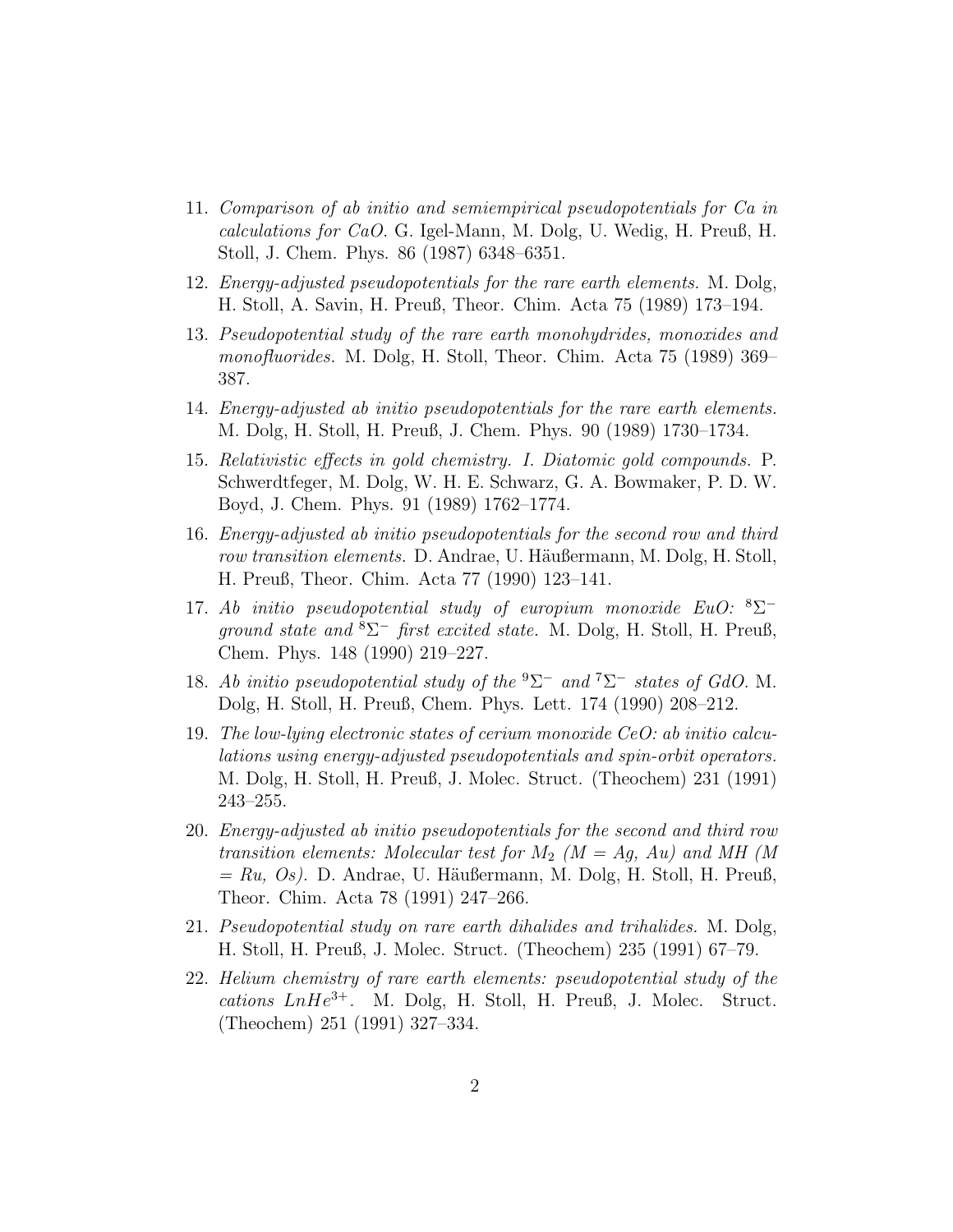- $23.$   $SiI<sub>2</sub>$  Ein neues dreiatomiges Molekül mit relativistischem Touch. H. Bock, M. Kremer, M. Dolg, H. Preuß, Angew. Chem. 103 (1991) 1200– 1202;  $SiI<sub>2</sub>$  - A novel triatomic molecule with a relativistic touch. H. Bock, M. Kremer, M. Dolg, H. Preuß, Angew. Chem. Int. Ed. Engl. 30 (1991) 1186–1188.
- 24. Anomalous high gold-metal bond stabilities: Relativistic configurationinteraction calculations for AuLa and AuLu. P. Schwerdtfeger, M. Dolg, Phys. Rev. A 43 (1991) 1644–1647.
- 25. Ground state calculations of  $di$ -π-cyclooctatetraene cerium. M. Dolg, P. Fulde, W. Küchle, C.-S. Neumann, H. Stoll, J. Chem. Phys. 94 (1991) 3011–3017.
- 26. Theoretical studies of chemisorption and dimer model systems: Møller-Plesset and configuration-interaction calculations on PdH, PdC, PdO,  $PdF$ ,  $Pd_2$  and  $PdCO$ . P. Schwerdtfeger, J. S. McFeaters, J. J. Moore, D. M. McPherson, R. P. Cooney, G. A. Bowmaker, M. Dolg, D. Andrae, Langmuir 7 (1991) 116–125.
- 27. Ab initio pseudopotentials for Hg through Rn. I. Parameter sets and atomic calculations. W. Küchle, M. Dolg, H. Stoll, H. Preuß, Mol. Phys. 74 (1991) 1245–1263.
- 28. Ab initio pseudopotentials for Hg through Rn. II. Molecular calculations on the hydrides of Hg to At and the fluorides of Rn. M. Dolg, W. Küchle, H. Stoll, H. Preuß, P. Schwerdtfeger, Mol. Phys. 74 (1991) 1265–1285.
- 29. Ab initio pseudopotential study of YbH and YbF. M. Dolg, H. Stoll, H. Preuß, Chem. Phys. 165 (1992) 21–30.
- 30. Ab initio pseudopotential study of Yb and YbO. M. Dolg, H. Stoll, H.-J. Flad, H. Preuß, J. Chem. Phys. 97 (1992) 1162–1173.
- 31. Comment on 'Spectroscopic constants and potential energy curves of OsH' by M. Benavides-Garcia and K. Balasubramanian. D. Andrae, M. Dolg, H. Stoll, H. Preuß, J. Mol. Spectr. 155 (1992) 430–432.
- 32. Homonuclear diatomic lanthanoid compounds: a pseudopotential configuration interaction and correlation energy density functional study. M. Dolg, H. Stoll, H. Preuß, J. Molec. Struct. (Theochem) 277 (1992) 239–249.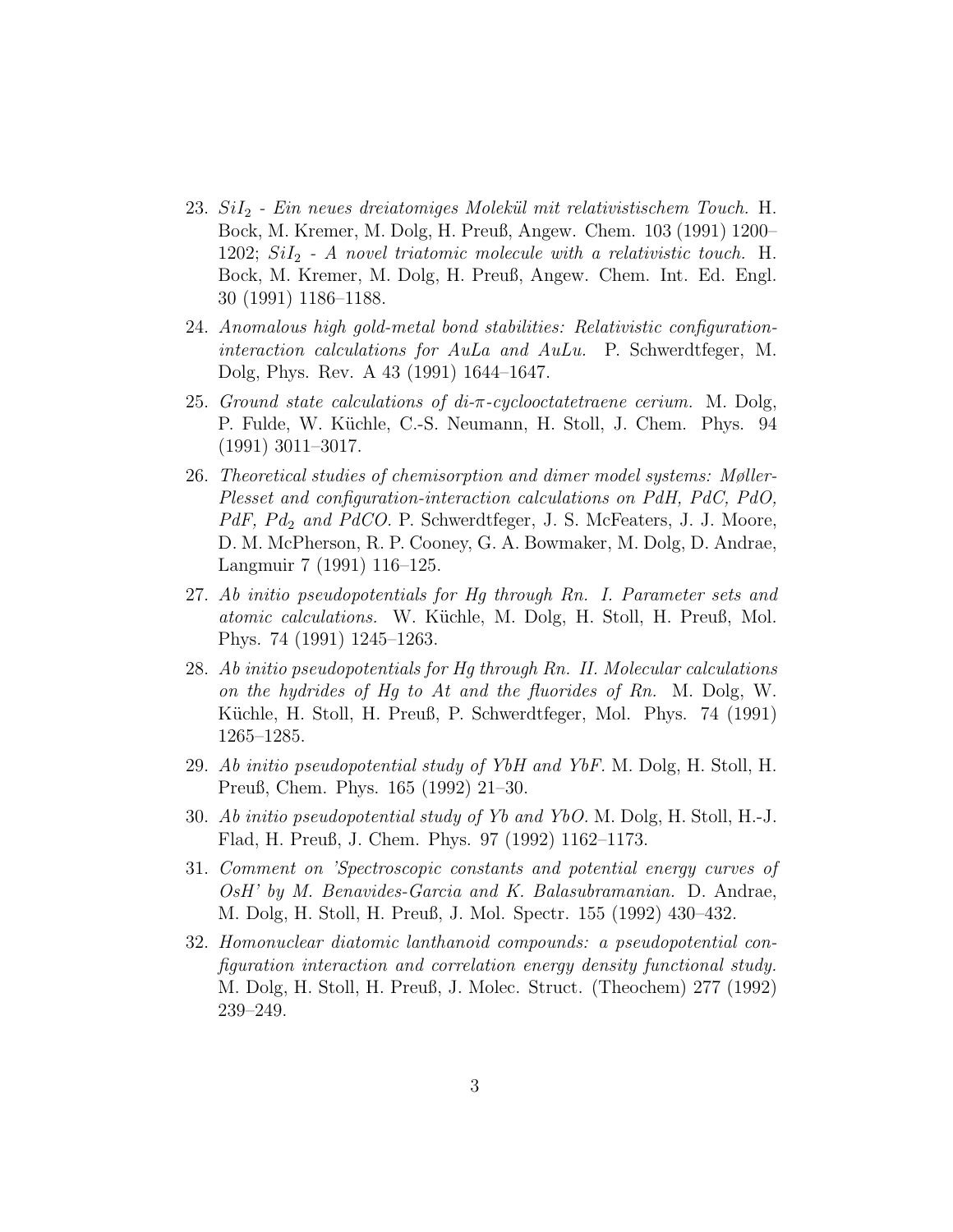- 33. Low valencies and periodic trends in heavy element chemistry. A theoretical study of the relativistic effects and electron correlation effects in group 13 and period 6 hydrides and halides. P. Schwerdtfeger, G. A. Heath, M. Dolg, M. A. Bennett, J. Am. Chem. Soc. 114 (1992) 7518–7527.
- 34. The equilibrium structures of monomeric group 2 and lanthanide (II) metallocenes  $MCp_2$  ( $M = Ca$ , Sr, Ba, Sm, Eu, Yb) studied by ab initio calculations. M. Kaupp, P. v. R. Schleyer, M. Dolg, H. Stoll, J. Am. Chem. Soc. 114 (1992) 8202–8208.
- 35. A combination of quasirelativistic pseudopotential and ligand field calculations for lanthanoid compounds. M. Dolg, H. Stoll, H. Preuß, Theor. Chim. Acta 85 (1993) 441–450.
- 36. Accuracy of energy-adjusted quasirelativistic ab initio pseudopotentials: All-electron and pseudopotential benchmark calculations for Hg, HgH and their cations. U. Häussermann, M. Dolg, H. Stoll, H. Preuß, P. Schwerdtfeger, R. M. Pitzer, Mol. Phys. 78 (1993) 1211–1224.
- 37. Relativistic and correlation effects for element 105 (Hahnium Ha). A comparative study of M and MO  $(M = Nb, Ta, Ha)$  using energyadjusted ab initio pseudopotentials. M. Dolg, H. Stoll, H. Preuß, R. M. Pitzer, J. Phys. Chem. 97 (1993) 5852–5859.
- 38. Ab initio energy-adjusted pseudopotentials for elements of groups 13 through 17. A. Bergner, M. Dolg, W. Küchle, H. Stoll, H. Preuß, Mol. Phys. 80 (1993) 1431–1441.
- 39. On the dipole moment of PbO. M. Dolg, A. Nicklass, H. Stoll, J. Chem. Phys. 99 (1993) 3614–3616.
- 40. Comparison of spectroscopic constants of OsH from different ab initio calculations. K. Balasubramanian, D. Andrae, M. Dolg, H. Stoll, H. Preuß, J. Mol. Spectr. 160 (1993) 585–589.
- 41. The mercury-mercury bond in inorganic and organometallic compounds. A theoretical study. P. Schwerdtfeger, P. D. W. Boyd, S. Brienne, J. S. McFeaters, M. Dolg, M.-S. Liao, W. H. E. Schwarz, Inorg. Chim. Acta 213 (1993) 233–246.
- 42. On the transferability of energy-adjusted pseudopotentials: a calibration study for  $XH_4$   $(X = C, Si, Ge, Sn, Pb)$ . U. Steinbrenner, A. Bergner, M. Dolg, H. Stoll, Mol. Phys. 82 (1994) 3–11.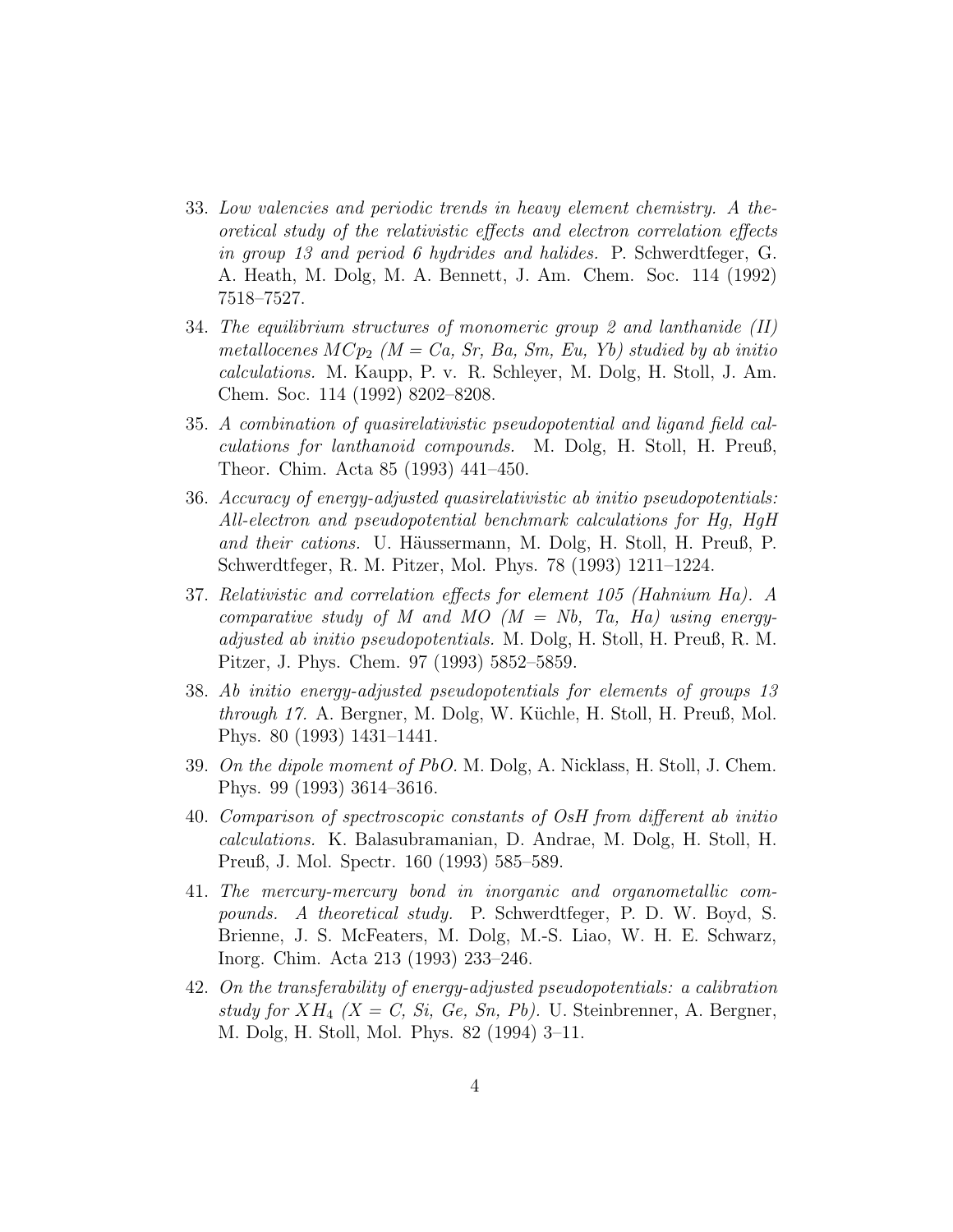- 43. Energy-adjusted pseudopotentials for the actinides. Parameter sets and test calculations for thorium and thorium monoxide. W. Küchle, M. Dolg, H. Stoll, H. Preuß, J. Chem. Phys. 100 (1994) 7535–7542.
- 44. Can AuF be synthesized ? A theoretical study using relativistic configuration interaction and plasma modeling techniques. P. Schwerdtfeger, J. S. McFeaters, R. L. Stephens, M. J. Liddell, M. Dolg, B. A. Hess, Chem. Phys. Lett. 218 (1994) 362–366.
- 45. Comment on: Comparison of the widely used HF pseudopotentials:  $MH^+$  ( $M = Fe$ , Ru, Os) by T. Leininger, J.-F. Riehl, G.-H. Jeung and M. Pélissier. D. Andrae, M. Dolg, H. Stoll, W. Ermler, Chem. Phys. Lett. 220 (1994) 341–344.
- 46. The oxidation state  $+IV$  in group 12 chemistry. Ab initio study of  $Zn(IV)$ ,  $Cd(IV)$  and  $Hg(IV)$  fluorides. M. Kaupp, M. Dolg, H. Stoll, H. G. v. Schnering, Inorg. Chem. 33 (1994) 2122–2131.
- 47. The accuracy of the pseudopotential approximation. I. An analysis of the spectroscopic constants for the electronic ground states of InCl and  $InCl<sub>3</sub> using various three valence electron pseudopotentials for indium.$ P. Schwerdtfeger, T. Fischer, M. Dolg, G. Igel-Mann, A. Nicklass, H. Stoll, A. Haaland, J. Chem. Phys. 102 (1995) 2050–2062.
- 48. Formally tetravalent cerium and thorium compounds: A configuration interaction study of cerocene  $Ce(C_8H_8)_2$  and thorocene  $Th(C_8H_8)_2$ using energy-adjusted quasirelativistic ab initio pseudopotentials. M. Dolg, P. Fulde, H. Stoll, H. Preuß, R. M. Pitzer, A. Chang, Chem. Phys. 195 (1995) 71–82.
- 49. Trendbericht Theoretische Chemie 1994: Methoden zur Behandlung relativistischer Effekte. H. Stoll, M. Dolg, Nachrichten aus Chemie, Technik und Laboratorium 43 (1995) 226–227.
- 50. Ab initio energy-adjusted pseudopotentials for the noble gases Ne through Xe: Calculation of atomic dipole and quadrupole polarizabilities. A. Nicklass, M. Dolg, H. Stoll, H. Preuß, J. Chem. Phys. 102 (1995) 8942–8952.
- 51. Lanthanide and actinide contractions: relativistic and shell structure effects. M. Seth, M. Dolg, P. Fulde, P. Schwerdtfeger, J. Am. Chem. Soc. 117 (1995) 6597–6598.
- 52. Correlation effects in ionic crystals. I. The cohesive energy of MgO. K. Doll, M. Dolg, P. Fulde, H. Stoll, Phys. Rev. B 52 (1995) 4842–4848.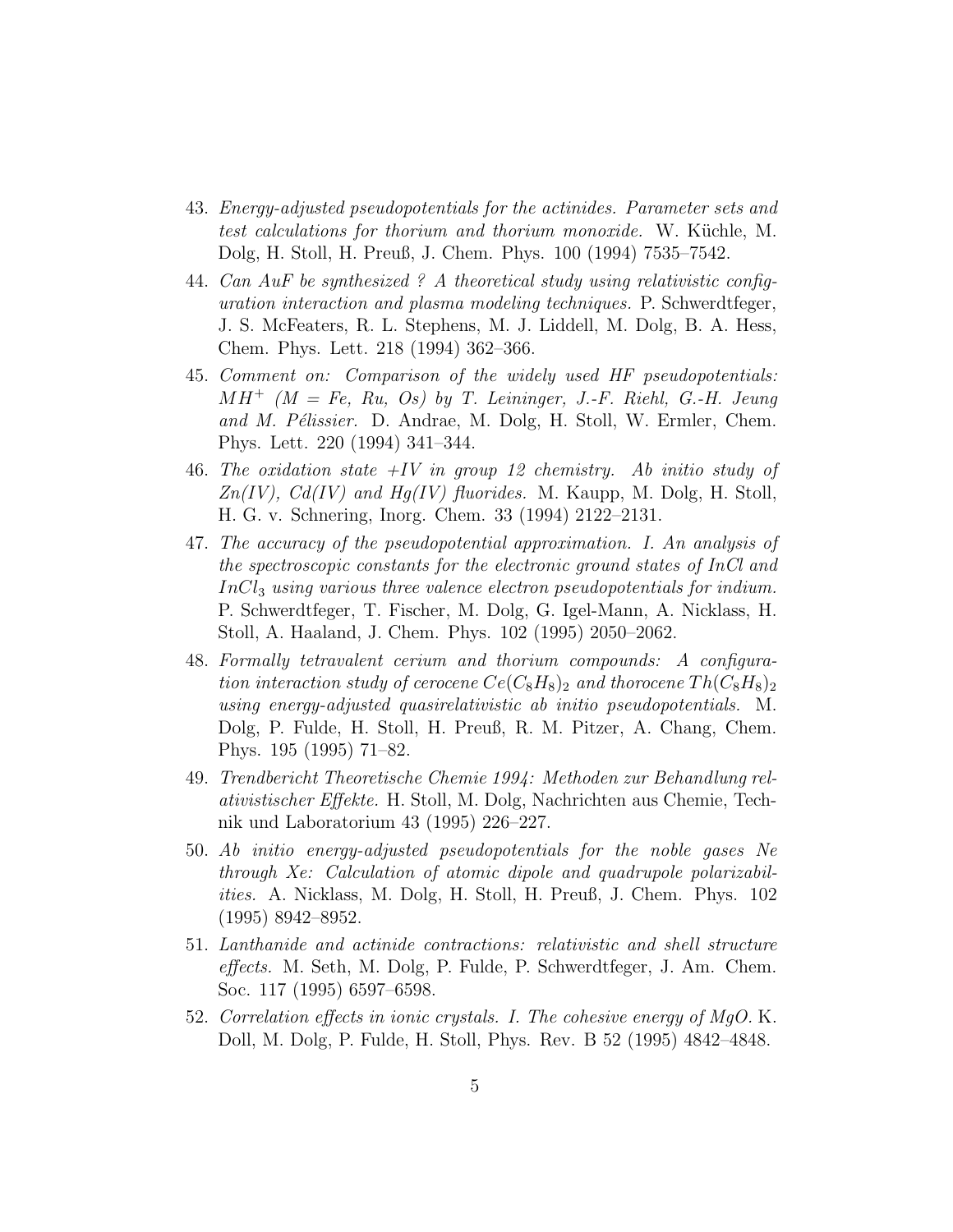- 53. The  $CeO_2^+$  cation: gas-phase reactivity and electronic structure. C. Heinemann, H. H. Cornehl, D. Schröder, M. Dolg, H. Schwarz, Inorg. Chem. 35 (1996) 2463–2475.
- 54. Large relativistic effects in molecular properties of the hydride of superheavy element 111. M. Seth, M. Dolg, K. Faegri, B. A. Hess, U. Kaldor, P. Schwerdtfeger, Chem. Phys. Lett. 250 (1996) 461–465.
- 55. Calculated properties of  $Tl_2Pt(CN)_4$ . M. Dolg, P. Pyykkö, N. Runeberg, Inorg. Chem. 35 (1996) 7450–7451.
- 56. Fully relativistic pseudopotentials for alkaline atoms. Dirac-Hartree-Fock and configuration interaction calculations of alkaline monohydrides. M. Dolg, Theor. Chim. Acta 93 (1996) 141–156.
- 57. Ground state properties of  $Hg_2$ . I. A pseudopotential configuration interaction study. M. Dolg, H.-J. Flad, J. Phys. Chem. 100 (1996) 6147–6151.
- 58. Ground state properties of  $Hg_2$ . II. Quantum Monte Carlo results. H.-J. Flad, M. Dolg, J. Phys. Chem. 100 (1996) 6152–6155.
- 59. The accuracy of the pseudopotential approximation. II. A comparison of various core sizes for In pseudopotentials in calculations for spectroscopic constants of InH, InF, InCl. T. Leininger, A. Nicklass, H. Stoll, M. Dolg, P. Schwerdtfeger, J. Chem. Phys. 105 (1996) 1052–1059.
- 60. Analysis of large-scale multi-configuration self-consistent field wavefunctions by expectation values of local operators. M. Mödl, M. Dolg, P. Fulde, H. Stoll, J. Chem. Phys. 105 (1996) 2353–2363.
- 61. On the accuracy of valence correlation energies in pseudopotential calculations. M. Dolg, J. Chem. Phys. 104 (1996) 4061–4067.
- 62. Valence correlation energies from pseudopotential calculations. M. Dolg, Chem. Phys. Lett. 250 (1996) 75–79.
- 63. The accuracy of the pseudopotential approximation: Non-frozen-core effects for spectroscopic constants of alkali fluorides  $XF$   $(X = K, Rb)$ ,  $Cs$ ). T. Leininger, A. Nicklass, W. Küchle, H. Stoll, M. Dolg, A. Bergner, Chem. Phys. Lett. 255 (1996) 274–280.
- 64. Accuracy of energy-adjusted quasirelativistic pseudopotentials: A calibration study of XH and  $X_2$   $(X = F, Cl, Br, I, At)$ . M. Dolg, Mol. Phys. 88 (1996) 1645–1655.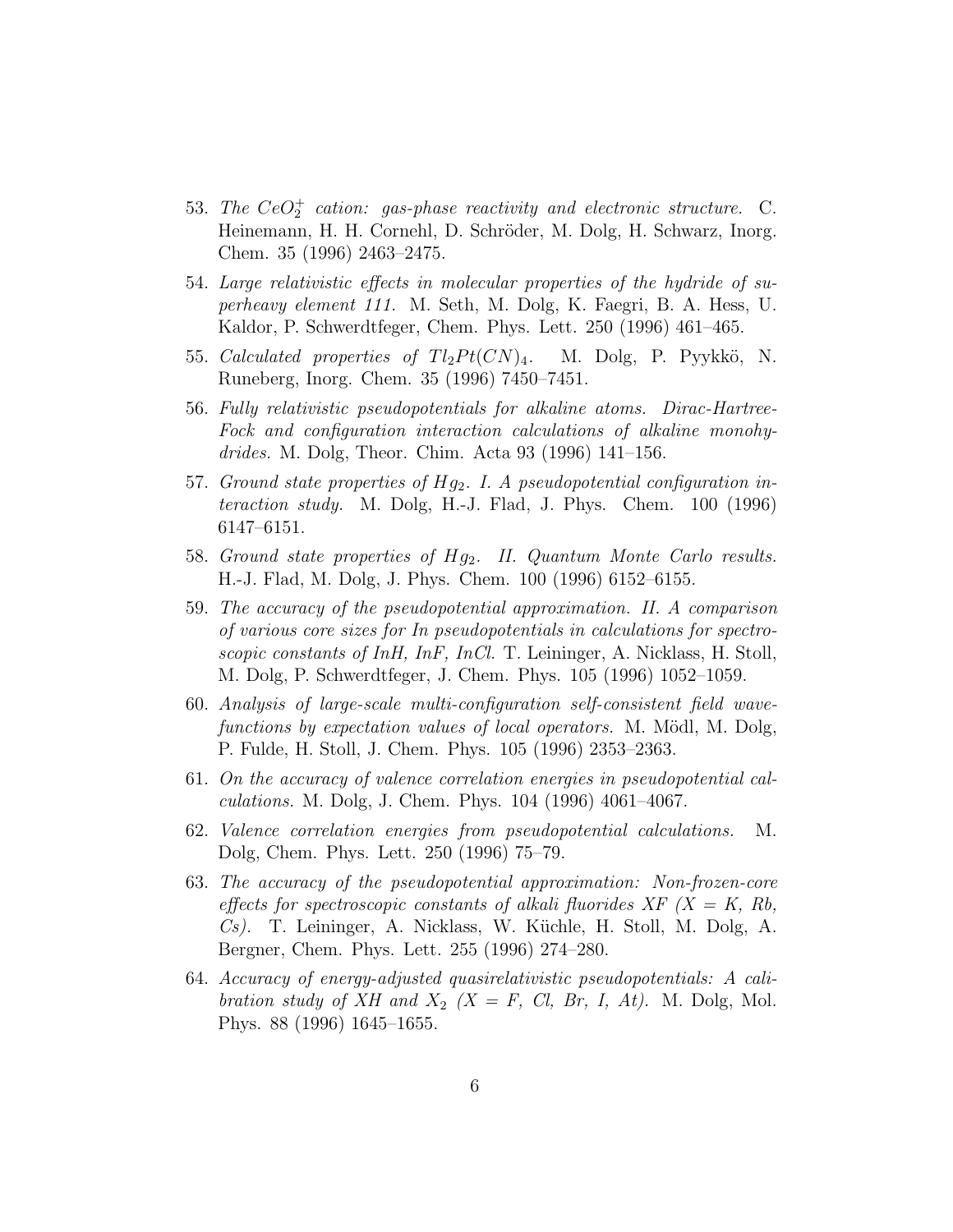- 65. Correlation effects in MgO and CaO: Cohesive energies and lattice constants. K. Doll, M. Dolg, H. Stoll, Phys. Rev. B 54 (1996) 13529– 13535.
- 66. An ab initio embedded cluster approach to electronic structure calculations on perfect solids. A Hartree-Fock study of lithium hydride. A. Shukla, M. Dolg, H. Stoll, P. Fulde, Chem. Phys. Lett. 262 (1996) 213–218.
- 67. Quantum chemical ab initio calculations of the magnetic interaction in alkalithioferrates (III). M. Mödl, M. Dolg, P. Fulde, H. Stoll, J. Chem. Phys. 106 (1997) 1836–1846.
- 68. The chemistry of the superheavy elements. I. Pseudopotentials for 111 and 112 and relativistic coupled cluster calculations for  $(112)H^+$ ,  $(112)F_2$  and  $(112)F_4$ . M. Seth, P. Schwerdtfeger, M. Dolg, J. Chem. Phys. 106 (1997) 3623–3632.
- 69. Size-dependent properties of  $Hg_n$ -clusters. M. Dolg, H.-J. Flad, Mol. Phys. 91 (1997) 815–825.
- 70. A quantum chemical approach to cohesive properties of NiO. K. Doll, M. Dolg, P. Fulde, H. Stoll, Phys. Rev. B. 55 (1997) 10282–10288.
- 71. The Beijing 4-component density functional program package (BDF) and its application to EuO, EuS, YbO and YbS. W. Liu, G. Hong, D. Dai, L. Li, M. Dolg, Theor. Chem. Acc. 96 (1997) 75–83.
- 72. Spin-Orbit coupling in variational quantum Monte Carlo calculations. H.-J. Flad, M. Dolg, A. Shukla, Phys. Rev. A 55 (1997) 4183–4195.
- 73. Relativistic configuration interaction study of valence electron correlation effects on the fine-structure splittings in the Pb isoelectronic series. A. Shukla, M. Dolg, H.-J. Flad, A. Banerjee, A. K. Mohanty, Phys. Rev. A 55 (1997) 3433–3439.
- 74. Covalent contributions to bonding in group 12 dimers  $M_2$  ( $M = Zn$ , Cd, Hg). M. Yu, M. Dolg, Chem. Phys. Lett. 273 (1997) 329–336.
- 75. Ab initio study of the lanthanide and actinide contraction. W. Küchle, M. Dolg, H. Stoll, J. Phys. Chem. 101 (1997) 7128–7133.
- 76. Low-lying Electronic states of lanthanocenes and actinocenes  $M(C_8H_8)_2$  (M = Nd, Tb, Yb, U). W. Liu, M. Dolg, P. Fulde, J. Chem. Phys. 107 (1997) 3584–3591.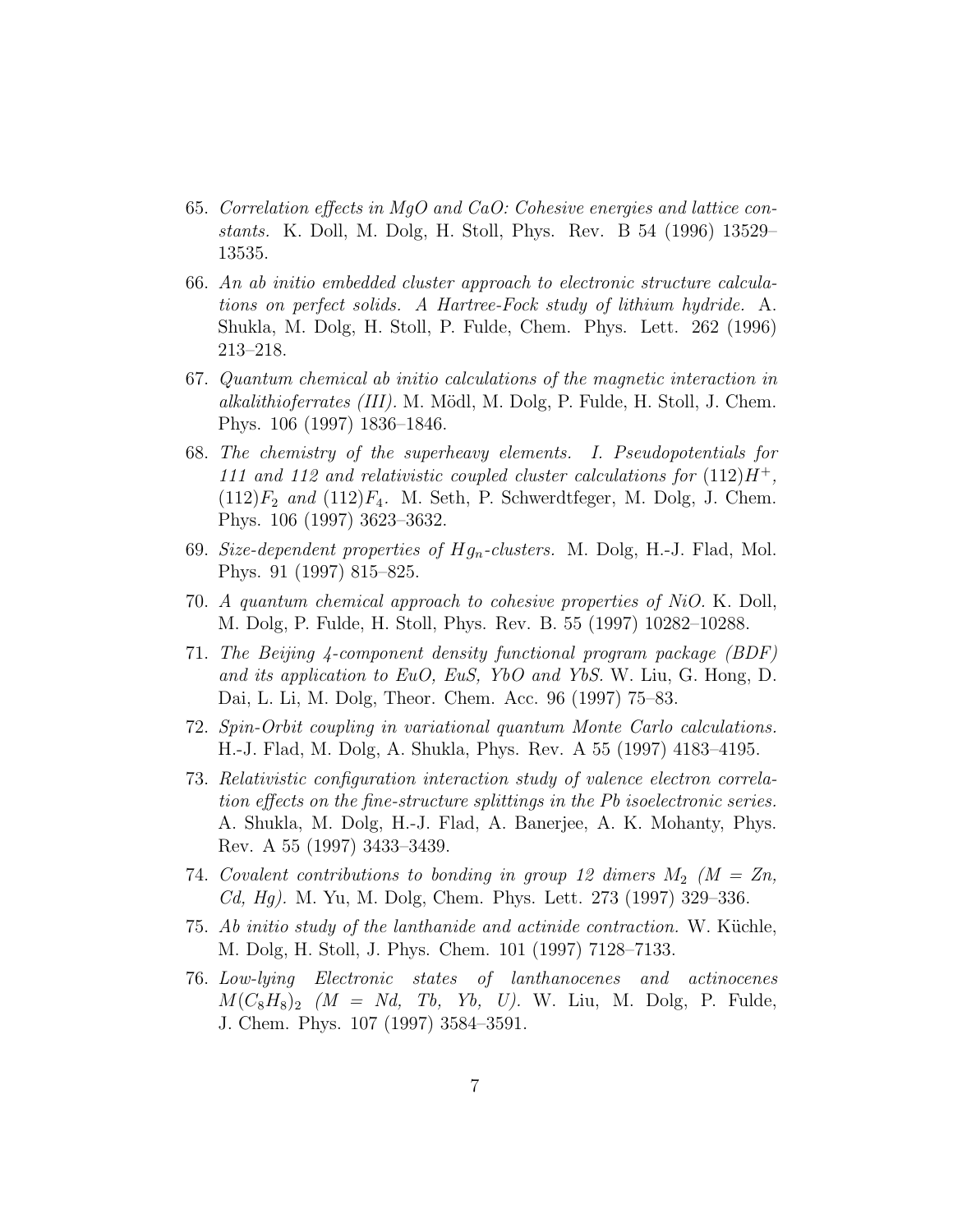- 77. An incremental approach for correlation contributions to the structural and cohesive properties of polymers. Coupled-cluster study of transpolyacetylene. M. Yu, S. Kalvoda, M. Dolg, Chem. Phys. 224 (1997) 121–131.
- 78. Correlation in ionic solids by means of ab initio quantum chemistry. K. Doll, M. Dolg, P. Fulde, H. Stoll, Chemical Papers 51 (1997) 357–362.
- 79. Probing the accuracy of pseudopotentials for transition metals in quantum Monte Carlo calculations. H.-J. Flad, M. Dolg, J. Chem. Phys. 107 (1997) 7951–7959.
- 80. Relativistic and electron correlation effects in the ground states of lanthanocenes and actinocenes. M. Dolg, P. Fulde, Chem. Eur. J. 4 (1998) 200–204.
- 81. Fully relativistic density functional calculations of the ground and excited states of Yb, YbH, YbF and YbO. W. Liu, M. Dolg, L. Li, J. Chem. Phys. 108 (1998) 2886–2895.
- 82. Obtaining Wannier functions of a crystalline insulator within a Hartree-Fock approach: applications to LiF and LiCl. A. Shukla, M. Dolg, P. Fulde, H. Stoll, Phys. Rev. B 57 (1998) 1471–1482.
- 83. Ab initio approach to cohesive properties of GdN. S. Kalvoda, M. Dolg, H.-J. Flad, P. Fulde, H. Stoll, Phys. Rev. B 57 (1998) 2127–2133.
- 84. Benchmark calculations for lanthanide atoms: calibration of ab initio and density functional methods. W. Liu, M. Dolg, Phys. Rev. A 57 (1998) 1721–1728.
- 85. A Hartree-Fock ab initio band structure calculation employing Wanniertype orbitals. M. Albrecht, A. Shukla, M. Dolg, P. Fulde, H. Stoll, Chem. Phys. Lett. 285 (1998) 174–179.
- 86. Calculated properties of lanthanocene anions and the unusual electronic structure of their neutral counterparts. W. Liu, M. Dolg, P. Fulde, Inorg. Chem. 37 (1998) 1067–1072.
- 87. Charge fluctuations and correlation strengths in chemical bonds. Firstrow homonuclear diatomic molecules. M. Yu, M. Dolg, P. Fulde, H. Stoll, Int. J. Quant. Chem. 67 (1998) 157–173.
- 88. Orbital localization and delocalization effects in the U  $5f<sup>2</sup>$  configuration: impurity problem. M. Koga, W. Liu, M. Dolg, P. Fulde, Phys. Rev. B 57 (1998) 10648–10654.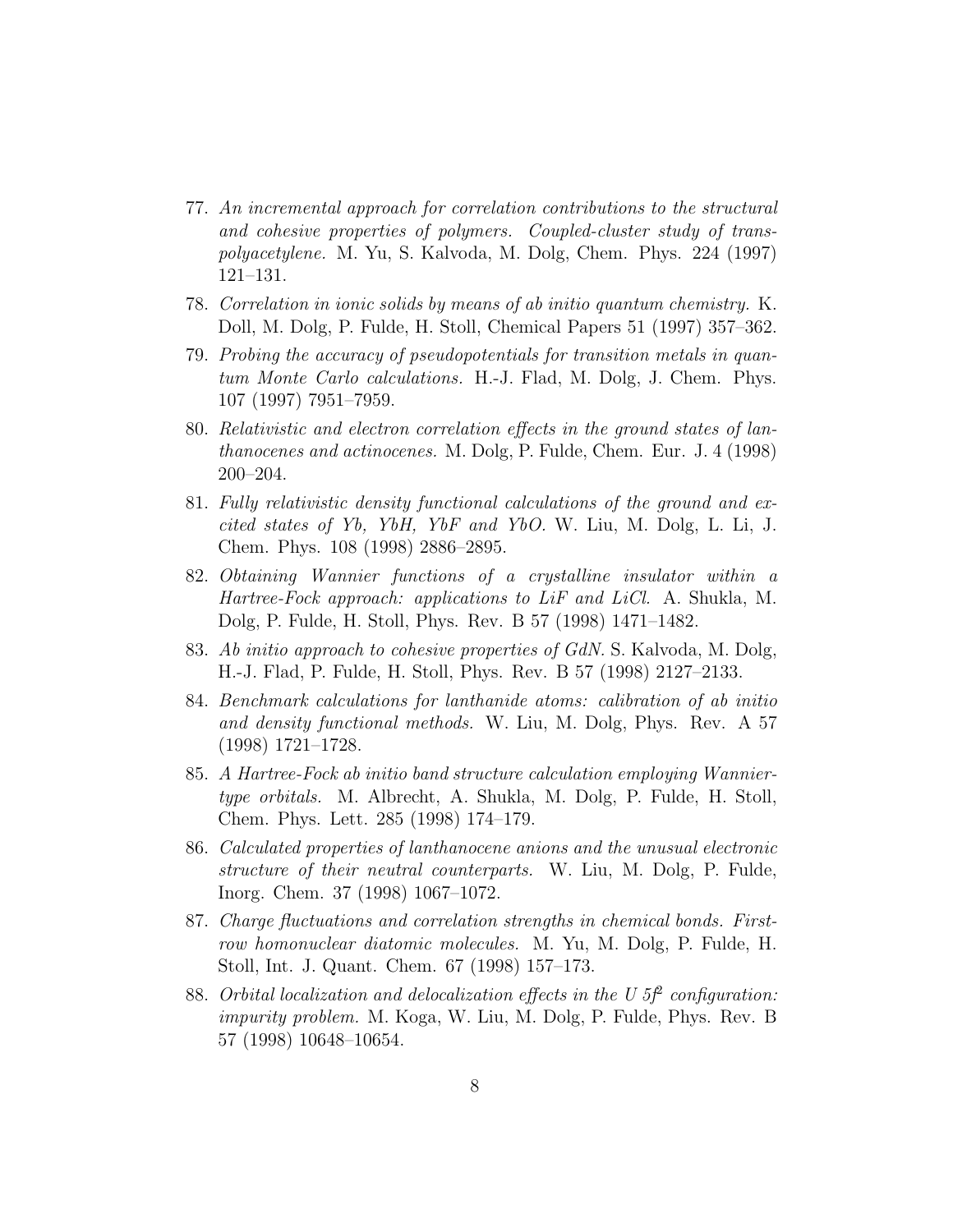- 89. Quantum Monte Carlo study of  $Be_2$  and group 12 dimers  $M_2$  ( $M = Zn$ , Cd, Hg). F. Schautz, H.-J. Flad, M. Dolg, Theor. Chem. Acc. 99 (1998) 231–240.
- 90. Towards a quantum-chemical description of crystalline insulators: A Wannier-function-based Hartree-Fock study of  $Li_2O$  and  $Na_2O$ . A. Shukla, M. Dolg, P. Fulde, H. Stoll, J. Chem. Phys. 108 (1998) 8521– 8527.
- 91. Ab initio pseudopotential and density functional all-electron study of ionization and excitation energies of actinide atoms. W. Liu, W. Küchle, M. Dolg, Phys. Rev. A 58 (1998) 1103–1110.
- 92. Pseudopotential study of the ground and excited states of  $Yb_2$ . Y. Wang, M. Dolg, Theor. Chem. Acc. 100 (1998) 124–133.
- 93. A Wannier function based ab initio Hartree-Fock approach extended to polymers: applications to LiH chain and trans-polyacetylene. A. Shukla, M. Dolg, H. Stoll, Phys. Rev. B 58 (1998) 4325–4334.
- 94. A Wannier-function-based ab initio Hartree-Fock study of polyethylene A. Shukla, M. Dolg, H. Stoll, Chem. Phys. Lett. 294 (1998) 126–134.
- 95. Ab initio study of metal-ring bonding in the bis- $\eta^6$ -benzene lanthanide and actinide complexes  $M(C_6H_6)_2$  (M = La, Ce, Nd, Gd, Lu, Th, U). G. Hong, F. Schautz, M. Dolg, J. Am. Chem. Soc. 121 (1999) 1502– 1512.
- 96. Relativistic ab initio and density functional theory calculations on the mercury flourides: Is  $HgF_4$  thermodynamically stable ? W. Liu, R. Franke, M. Dolg, Chem. Phys. Lett. 302 (1999) 231–239.
- 97. On the bonding of small group 12 clusters. H.-J. Flad, F. Schautz, Y. Wang, M. Dolg, A. Savin, Eur. Phys. J. D 6 (1999) 243–254.
- 98. Ab initio study of structural and cohesive properties of polymers. Polyiminoborane and polyaminoborane. A. Abdurahman, M. Albrecht, A. Shukla, M. Dolg, J. Chem. Phys. 110 (1999) 8819–8824.
- 99. Ab initio study of the reaction mechanism of  $CH_3^+$  and  $CH_3^-$  with  $CH<sub>2</sub>=CNa(OH)$ . Y. Wang, M. Dolg, W. Bian, C. Deng, J. Phys. Chem. 103 (1999) 3472–3480.
- 100. Wavefunction-based correlated ab initio calculations on crystalline solids. A. Shukla, M. Dolg, P. Fulde, H. Stoll, Phys. Rev. B 60 (1999) 5211–5216.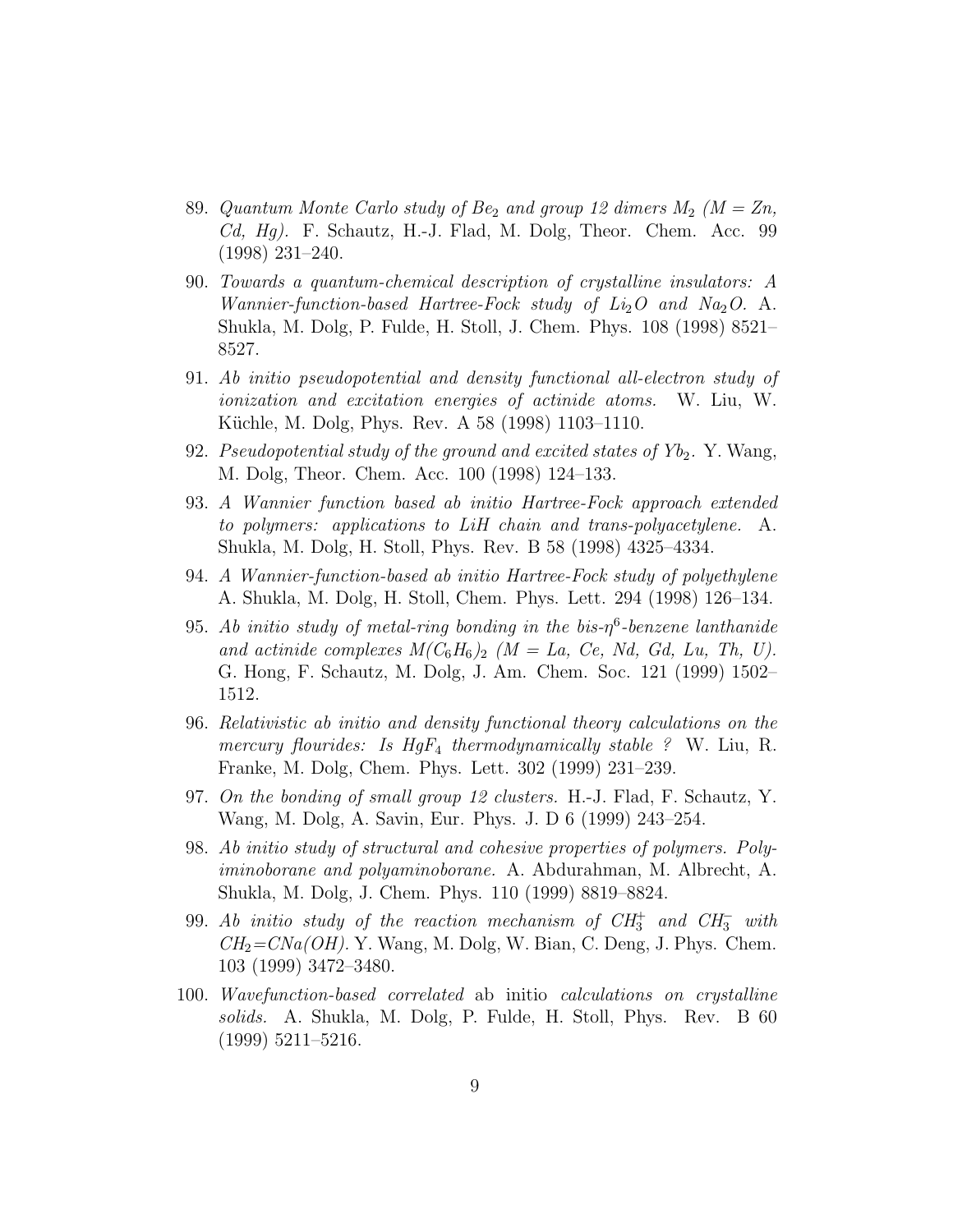- 101. On the importance of 5d orbitals for covalent bonding in ytterbium clusters. Y. Wang, F. Schautz, H.-J. Flad, M. Dolg, J. Phys. Chem. 103 (1999) 5091–5098.
- 102. Theoretical confirmation of the stereoselectivity in the reverse Brook rearrangement. Y. Wang, M. Dolg, Tetrahedron 55 (1999) 12751–12756.
- 103. A realistic hybrid model for correlation effects in mercury clusters. Y. Wang, H.-J. Flad, M. Dolg, Phys. Rev. B 61 (2000) 2362–2370.
- 104. Performance of relativistic density functional and ab initio pseudopotential approaches for systems with high spin multiplicities: Gadolinium diatomics GdX  $(X = H, N, O, F, P, S, Cl, Gd)$ . M. Dolg, W. Liu, S. Kalvoda, Int. J. Quant. Chem. 76 (2000) 359–370.
- 105. Structural changes induced by an excess electron in small mercury clusters. Y. Wang, H.-J. Flad, M. Dolg, Int. J. Mass Spectrom. 201 (2000) 197–204.
- 106. Ab initio treatment of electron correlations in polymers: lithium hydride chain and beryllium hydride polymer. A. Abdurahman, A. Shukla, M. Dolg, J. Chem. Phys. 112 (2000) 4801–4805.
- 107. Scalar-relativistic density functional and ab initio pseudopotential study of zerovalent d and f metal bis- $\eta^6$ -benzene sandwich complexes  $M(C_6H_6)_2$  (M = Sc, Ti, Y, Zr, La, Lu, Hf, Th, U). G. Hong, L. Li, M. Dolg, Int. J. Quant. Chem. 80 (2000) 201–209.
- 108. Ab initio study of structure and bonding of strontium clusters. Y. Wang, H.-J. Flad, M. Dolg, J. Phys. Chem. 104 (2000) 5558–5567.
- 109. A small-core multiconfiguration Dirac-Hartree-Fock-adjusted pseudopotential for Tl. Application to TlX ( $X = F$ , Cl, Br, I). B. Metz, M. Schweizer, H. Stoll, M. Dolg, W. Liu, Theor. Chem. Acc. 104 (2000) 22–28.
- 110. Correlated ground-state ab initio calculations of polymethinimine. A. Abdurahman, A. Shukla, M. Dolg, Chem. Phys. 257 (2000) 301–310.
- 111. Small-core multiconfiguration Dirac-Hartree-Fock-adjusted pseudopotentials for post-d main group elements: Application to PbH and PbO. B. Metz, H. Stoll, M. Dolg, J. Chem. Phys. 113 (2000) 2563–2569.
- 112. Trendbericht Theoretische Chemie 2000: Relativistische Quantenchemie. M. Dolg, Nachrichten aus Chemie, Technik und Laboratorium 49 (2001) 342–345.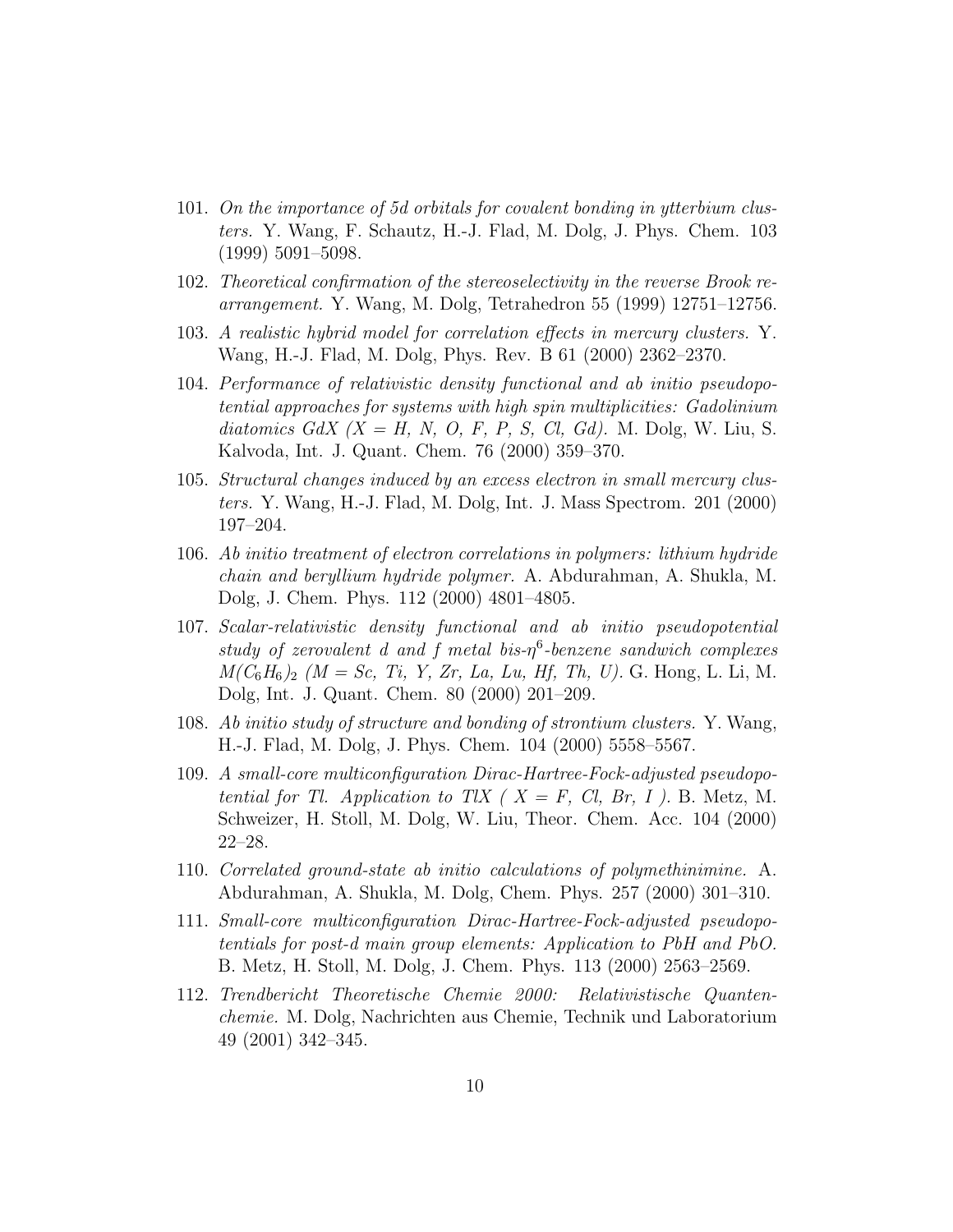- 113. A combined pseudopotential and density functional study of bis- $\eta^6$ benzene d and f element complexes. M. Dolg, J. Chem. Inf. Comp. Sci. 41 (2001) 18–21.
- 114. Electron correlation effects on structural and cohesive properties of closo-hydroborate dianions  $B_n H_n^{2-}$  ( $n = 5$  - 12) and  $B_4 H_4$ . S. Kalvoda, B. Paulus, M. Dolg, H. Stoll, H.-J. Werner, Phys. Chem. Chem. Phys. 3 (2001) 514–522.
- 115. A comparison of scalar-relativistic ZORA and DKH density functional schemes: monohydrides, monoxides and monofluorides of La, Lu, Ac and Lr. G. Hong, M. Dolg, L. Li, Chem. Phys. Lett.  $334$   $(2001)$ 396–402.
- 116. Bi<sub>4</sub>Te<sup>4+</sup> Ein würfelförmiger, polykationischer Hauptgruppenelementcluster. J. Beck, M. Dolg, S. Schlüter, Angew. Chem. 113 (2001) 2347–2350; Angew. Chem. Int. Ed. 40 (2001) 2287–2290.
- 117. Structures of mercury clusters in a quantum-empirical hybrid model. B. Hartke, H.-J. Flad, M. Dolg, Phys. Chem. Chem. Phys. 3 (2001) 5121–5129.
- 118. On the performance of energy-consistent spin-orbit pseudopotentials: (111)H revisited. M. Dolg, H. Stoll, M. Seth, P. Schwerdtfeger, Chem. Phys. Lett. 345 (2001) 490–496.
- 119. Valence basis sets for relativistic energy-consistent small-core lanthanide pseudopotentials. X. Cao, M. Dolg, J. Chem. Phys. 115 (2001) 7348–7355.
- 120. Basis set limit extrapolation of ACPF and  $CCSD(T)$  results for the third and fourth lanthanide ionization potentials. X. Cao, M. Dolg, Chem. Phys. Lett. 349 (2001) 489–495.
- 121. Molecular structure of diatomic lanthanide compounds. X. Cao, W. Liu, M. Dolg, Science in China B 31 (2001) 481–486; engl. 45 (2002) 91 - 96.
- 122. Ab initio many-body calculations on infinite carbon and boron-nitrogen chains. A. Abdurahman, A. Shukla, M. Dolg, Phys. Rev. B 65 (2002) 115106-1–7.
- 123. Relativistic energy-consistent pseudopotentials recent developments. H. Stoll, B. Metz, M. Dolg, J. Comput. Chem. 23 (2002) 767–778.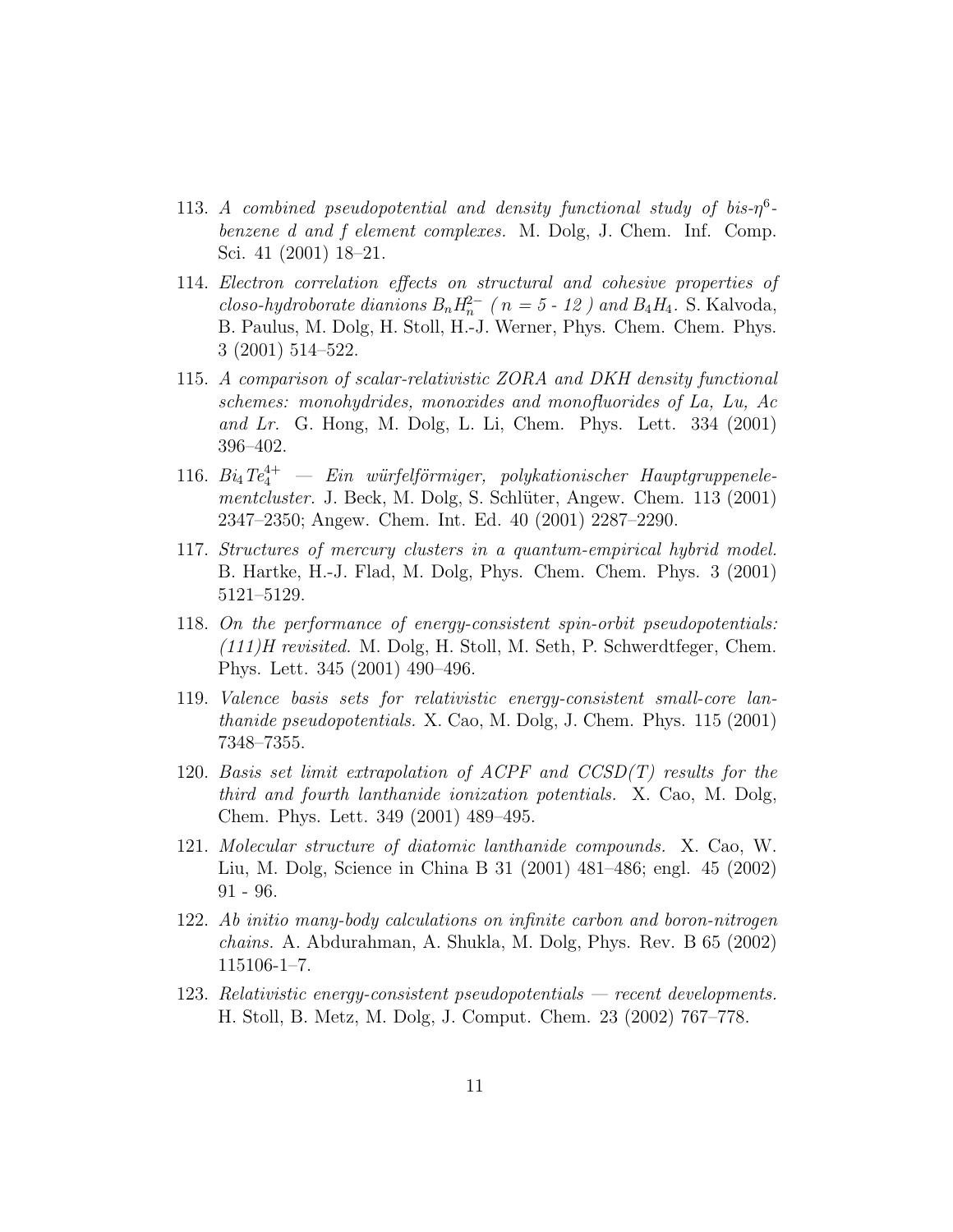- 124. Segmented contraction scheme for small-core lanthanide pseudopotential basis sets. X. Cao, M. Dolg, J. Molec. Struct. (Theochem) 581 (2002) 139–147.
- 125. Pseudopotential study of lanthanum and lutetium dimers. X. Cao, M. Dolg, Theor. Chem. Acc. 108 (2002) 143–149.
- 126. Valence basis sets for relativistic energy-consistent small-core actinide pseudopotentials. X. Cao, M. Dolg, H. Stoll, J. Chem. Phys. 118 (2003) 487–496.
- 127. Molecular dynamics investigation of structural properties of zeolite ZSM-5 based amorphous material. A. B. Mukhopadhyay, C. Oligschleger, M. Dolg, Phys. Rev. B 67 (2003) 014106-1–11.
- 128. Theoretical prediction of the second to fourth actinide ionization potentials. X. Cao, M. Dolg, Mol. Phys. 101 (2003) 961–969.
- 129. Electronic structure of lanthanide dimers. X. Cao, M. Dolg, Mol. Phys. 101 (2003) 1967–1976.
- 130. Calibration of relativistic energy-consistent small-core pseudopotentials for 3d-transition metals. J.-H. Sheu, S.-L. Lee, M. Dolg, J. Chin. Chem. Soc. 50 (2003) 583–592.
- 131. Density functional studies on lanthanide (III) texaphyrins  $(Ln-Te^{2+})$ ,  $Ln = La, Gd, Lu$ . Structure, stability and electronic excitation spectrum. X. Cao, M. Dolg, Mol. Phys. 101 (2003) 2427–2435.
- 132. Molecular dynamics investigation of vibrational properties of zeolite ZSM-5 based amorphous material. A. B. Mukhopadhyay, C. Oligschleger, M. Dolg, Phys. Rev. B 68 (2003) 24205–24215.
- 133. Systematically convergent basis sets with relativistic pseudopotentials. II. Small-core pseudopotentials and correlation consistent basis sets for the post-d group 16 - 18 elements. K. A. Peterson, D. Figgen, E. Goll, H. Stoll, M. Dolg, J. Chem. Phys. 119 (2003) 11113–11123.
- 134. Segmented contraction scheme for small-core actinide pseudopotential basis sets. X. Cao, M. Dolg, J. Molec. Struct. (Theochem) 673 (2004) 203–209.
- 135. Low-frequency vibrational excitations in zeolite ZSM-5 and its partially crystalline derivatives. A. Basu Mukhopadhyay, C. Oligschleger, M. Dolg, Phys. Rev. B 69 (2004) 12202-1–4.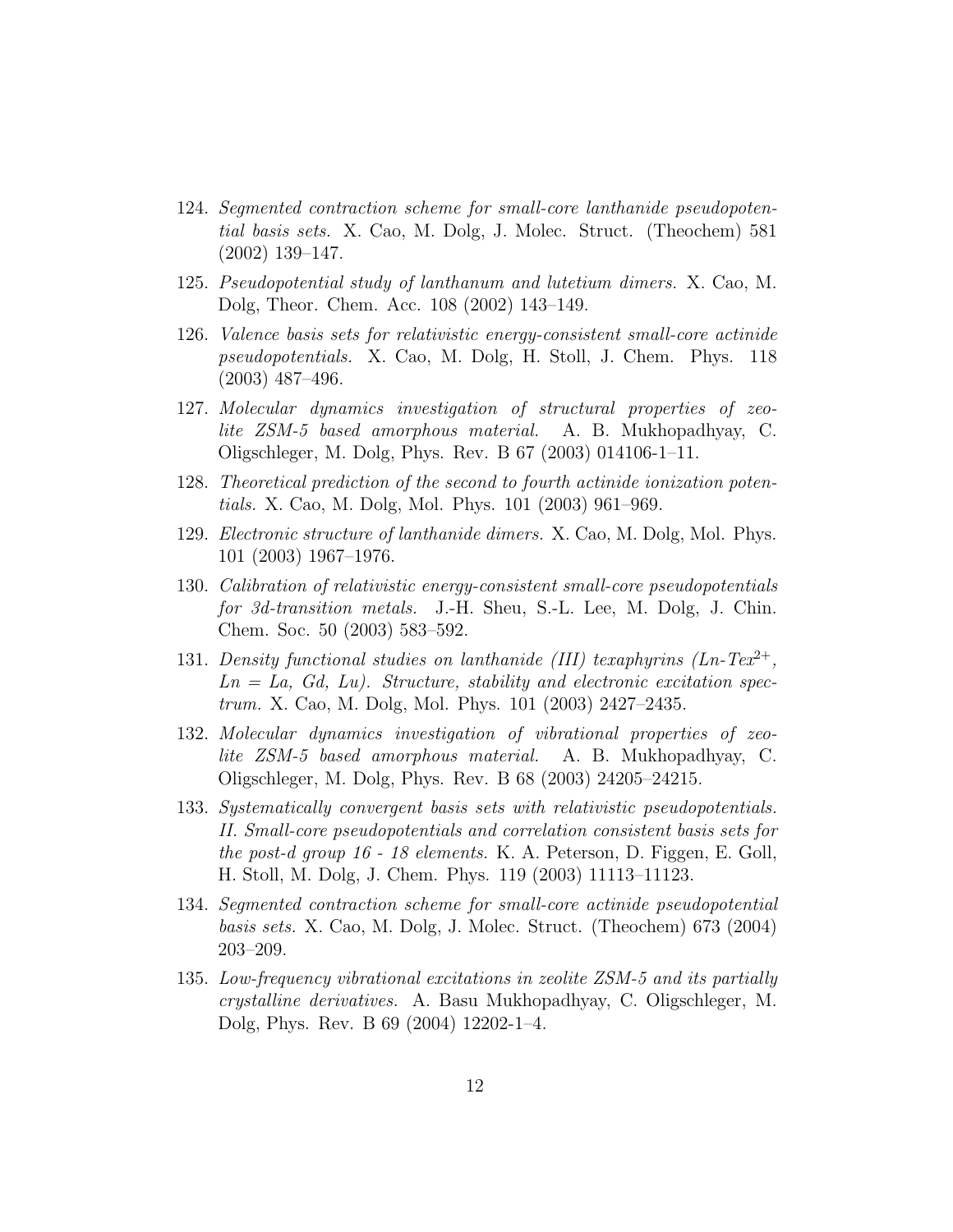- 136. Electron affinity of Ce and electronic states of  $Ce^{-1}$ . X. Cao, M. Dolg, Phys. Rev. A 69 (2004) 042508-1–5.
- 137. Ab initio many-body investigation of structure and stability of two-fold rings in silicates. A. Basu Mukhopadhyay, M. Dolg, C. Oligschleger, J. Chem. Phys. 120 (2004) 8734–8739.
- 138. Molecular dynamics investigation of relaxations in zeolite ZSM-5 based amorphous material. A. Basu Mukhopadhyay, C. Oligschleger, M. Dolg, J. Phys. Chem. B 108 (2004) 16085–16092.
- 139. Static and dynamic properties of amorphous material derived from zeolite ZSM-5. A. Basu Mukhopadhyay, C. Oligschleger, M. Dolg, J. Noncryst. Solids 351 (2005) 1151–1157.
- 140. Energy-consistent pseudopotentials for group 11 and 12 atoms: adjustment to multi-configuration Dirac-Hartree-Fock data. D. Figgen, G. Rauhut, M. Dolg, H. Stoll, Chem. Phys. 311 (2005) 227–244.
- 141. Bent and planar molecules in polymorphs of the tricyclic carbonsulfide  $C_6S_8$ . J. Beck, J. Weber, A. Basu Mukhopadhyay, M. Dolg, New Journal of Chemistry (2005) 465–473.
- 142. Pseudopotential studies on the electronic structure of lanthanum monohalides LaF, LaCl, LaBr and LaI. X. Cao, M. Dolg, J. Theor. Comput. Chem. 4 (2005) 583–592.
- 143. Valence basis sets for lanthanide 4f-in-core pseudopotentials adapted for crystal orbital ab initio calculations. J. Yang, M. Dolg, Theor. Chem. Acc. 113 (2005) 212–224.
- 144. A combined theoretical and experimental study for the development of highly efficient titanocene catalyzed 3-exo cyclizations. J. Friedrich, M. Dolg, A. Gansäuer, D. Geich-Gimbel, T. Lauterbach, J. Am. Chem. Soc. 127 (2005) 7071–7077.
- 145. Haptotropic metal migration in densely substituted hydroquinoid phenanthrene  $Cr(CO)_3$  complexes. K. H. Dötz, J. Stendel jr., S. Müller, M. Nieger, S. Ketrat, M. Dolg, Organometallics 24 (2005) 3219–3228.
- 146. Improved relativistic energy-consistent pseudopotentials for 3d transition metals. M. Dolg, Theor. Chem. Acc. 114 (2005) 297–304.
- 147. Molecular results for the Hartree-Fock-Wigner model. R. Fondermann, M. Hanrath, M. Dolg, D. P. O'Neill, Chem. Phys. Lett. 413 (2005) 237–241.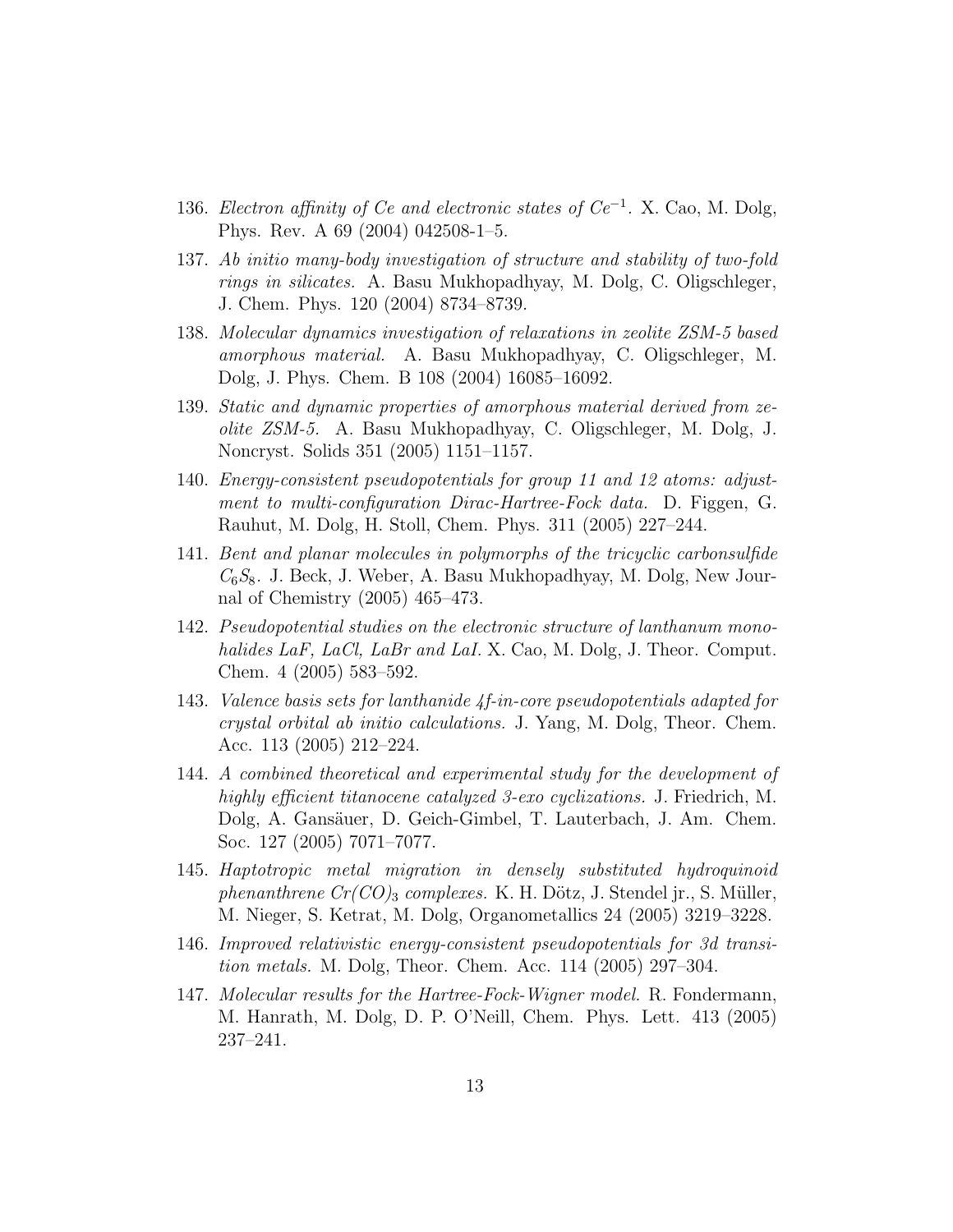- 148. Relativistic energy-consistent ab initio pseudopotentials as tools for quantum chemical investigations of actinide systems. X. Cao, M. Dolg, Coord. Chem. Rev. 250 (2006) 900–912.
- 149. A quantum chemical ab initio study of the polymerization to polyhydridophosphazenes. R. Fondermann, M. Dolg, M. Raab, E. Niecke, Chem. Phys. 325 (2006) 291–298.
- 150. A PH-functionalized polyphosphazene: a liquid macromolecule with a highly flexible backbone. M. Raab, G. Schick, R. Fondermann, M. Dolg, W. Henze, U. Weynand, R. M. Gschwind, K. Fischer, M. Schmidt, E. Niecke, Angew. Chem. 118 (2006) 3154–3157; Angew. Chem. Int. Ed. 45 (2006) 3083–3086.
- 151. Density functional studies of actinide (III) moterafins  $(An-Motex^{2+},$  $An = Ac$ ,  $Cm$ ,  $Lr$ ). Structure, stability and comparison with lanthanide (III) motexafins. X. Cao, Q. Li, A. Moritz, Z. Xie, M. Dolg, X. Chen, W. Fang, Inorg. Chem. 45 (2006) 3444–3451.
- 152. First principles electronic structure study of the monoclinic crystal bismuth triborate  $BiB_3O_6$ . J. Yang, M. Dolg, J. Phys. Chem. B 110 (2006) 19254–19263.
- 153. Approaching actinide (III) hydration from first principles. J. Wiebke, A. Moritz, X. Cao, M. Dolg, Phys. Chem. Chem. Phys. 9 (2007) 459–465.
- 154. Quasirelativistic energy-consistent 5f-in-core pseudopotentials for trivalent actinide elements. A. Moritz, X. Cao, M. Dolg, Theor. Chem. Acc. 117 (2007) 473–481.
- 155. Computational investigation of the Bi lone-pairs in monoclinic bismuth triborate  $BiB_3O_6$ . J. Yang, M. Dolg, Phys. Chem. Chem. Phys. 9 (2007) 2094–2102.
- 156. Energy-consistent relativistic pseudopotentials and correlation consistent basis sets for the 4d elements Y - Pd. K. A. Peterson, D. Figgen, M. Dolg, H. Stoll, J. Chem. Phys. 126 (2007) 124101-1–12.
- 157. Fully automated implementation of the incremental scheme: application to CCSD energies. J. Friedrich, M. Hanrath, M. Dolg, J. Chem. Phys. 126 (2007) 154110-1–7.
- 158. A quantum chemical study of the haptotropic rearrangements of  $Cr(CO)_3$  on Naphthalene and Phenanthrene systems. S. Ketrat, S. Müller, M. Dolg, J. Phys. Chem. A 111 (2007) 6094–6102.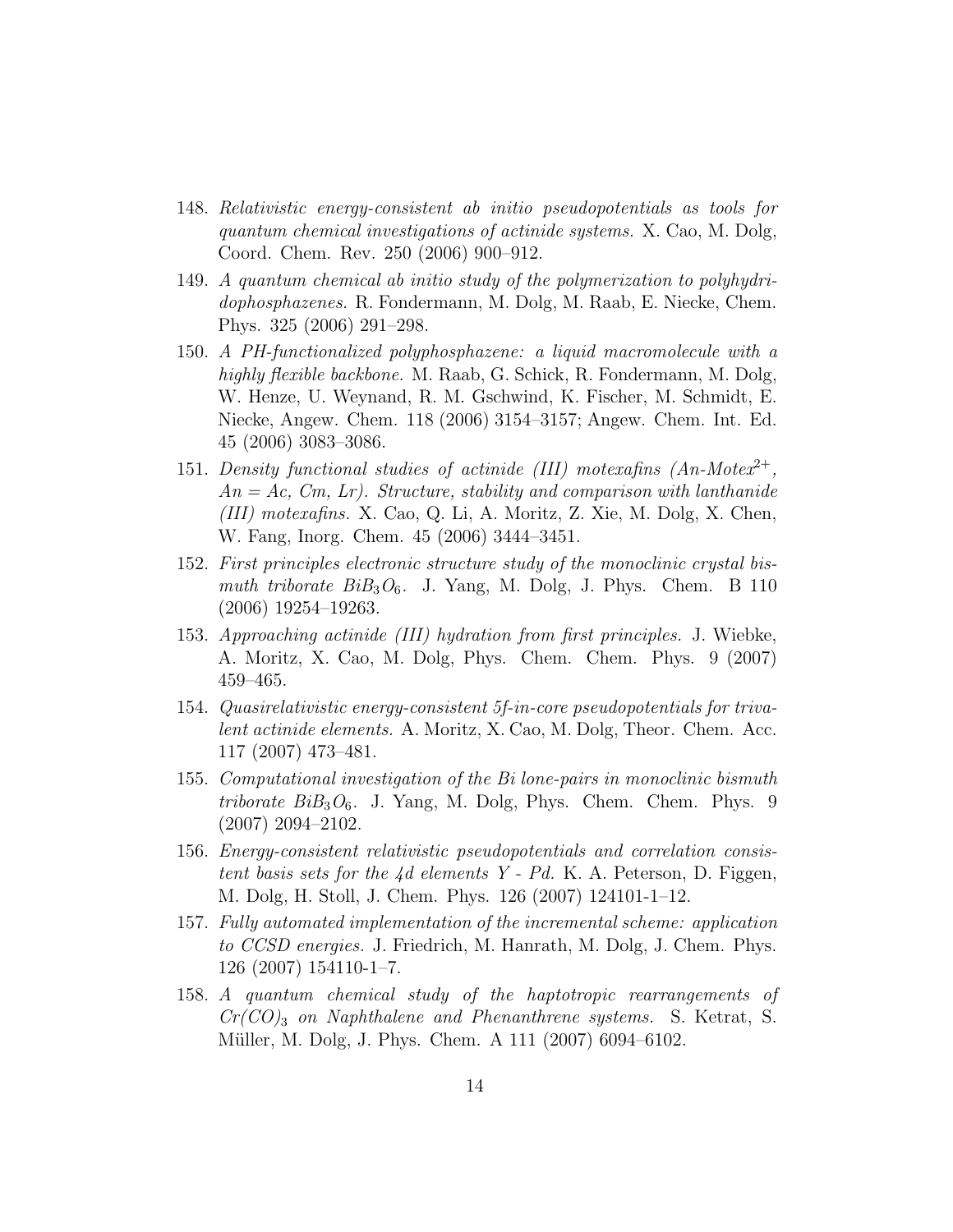- 159. Energy-consistent pseudopotentials for Quantum Monte Carlo calculations. M. Burkatzki, C. Filippi, M. Dolg, J. Chem. Phys. 126 (2007) 234105-1–8.
- 160. First-principles calculation of vibrational frequencies for monoclinic bismuth triborate  $BiB_3O_6$ . J. Yang, M. Dolg, Z. Krist. 222 (2007) 449–458.
- 161. Quasirelativistic energy-consistent 5f-in-core pseudopotentials for divalent and tetravalent actinide elements. A. Moritz, X. Cao, M. Dolg, Theor. Chem. Acc. 118 (2007) 845–854.
- 162. Quasirelativistic 5f-in-core pseudopotential study of the actinocenes  $An (C_8H_8)_2$ ,  $An = Th$  - Pu. A. Moritz, M. Dolg, Chem. Phys. 327 (2007) 48–54.
- 163. The performance of the Hartree-Fock-Wigner correlation model for light diatomic molecules. R. Fondermann, M. Hanrath, M. Dolg, Theor. Chem. Acc. 118 (2007) 777–783.
- 164. Evaluation of electronic correlation contributions for optical tensors of large systems using the incremental scheme. J. Yang, M. Dolg, J. Chem. Phys. 127 (2007) 084108-1–9.
- 165. Energy screening for the incremental scheme. Application to intermolecular interactions. J. Friedrich, M. Hanrath, M. Dolg, J. Phys. Chem. A 111 (2007) 9830–9837.
- 166. Error analysis of incremental electron correlation calculations and application to clusters and potential energy surfaces. J. Friedrich, M. Hanrath, M. Dolg, Chem. Phys. 338 (2007) 33–43.
- 167. Phase stabilities of monoclinic oxoborates  $LaB_3O_6$  and  $GdB_3O_6$  in C2 and I2/c phase. Energetics and chemical bonds derived from firstprinciples calculations. J. Yang, M. Dolg, J. Sol. State Chem. 180 (2007) 2763–2774.
- 168. Titanocene catalyzed 4-exo cyclizations: mechanism, experiment, catalyst design. J. Friedrich, K. Walczak, M. Dolg, F. Piestert, T. Lauterbach, D. Worgull, A. Gansäuer, J. Am. Chem. Soc. 130 (2007) 1788– 1796.
- 169. On the performance of two-component energy-consistent pseudopotentials in atomic Fock-space coupled cluster calculations. D. Figgen, A. Wedig, H. Stoll, M. Dolg, E. Eliav, U. Kaldor, J. Chem. Phys. (2008) 128 (2008) 024106-1–9.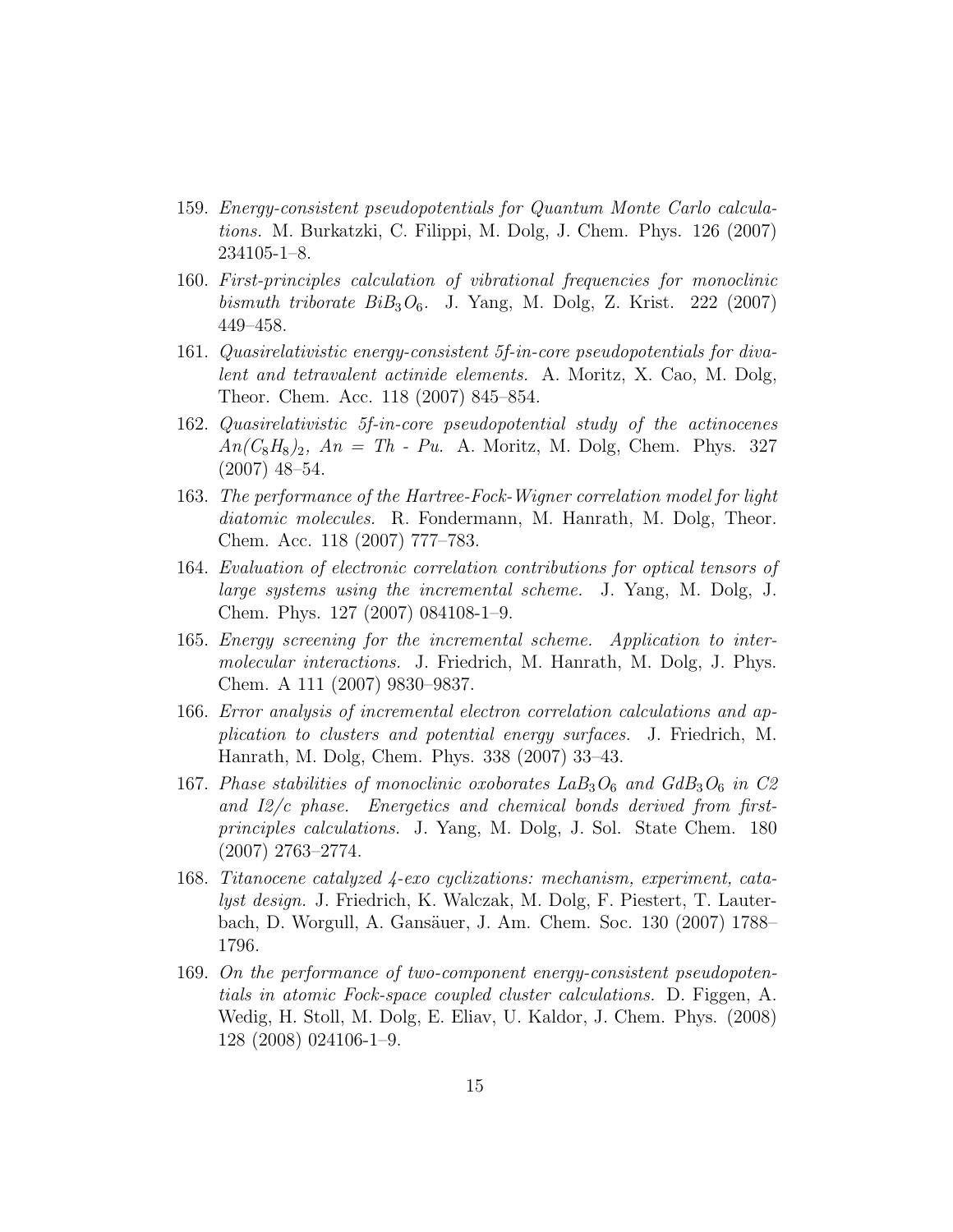- 170. All-electron Douglas-Kroll-Hess and pseudopotential study on the lowlying states of uranium hydride UH. X. Cao, A. Moritz, M. Dolg, Chem. Phys. 343 (2008) 250–257.
- 171. Using symmetry in the framework of the incremental scheme: molecular applications. J. Friedrich, M. Hanrath, M. Dolg, Chem. Phys. 346 (2008) 266–274.
- 172. Complexation of uranium(VI) with aromatic acids in aequous solution — a combined computational and experimental study. J. Wiebke, A. Moritz, M. Glorius, H. Moll, G. Bernhard, M. Dolg, Inorg. Chem. 47 (2008) 3150–3157.
- 173. Evaluation of incremental correlation energies for open-shell systems: Application to the intermediates of the 4-exo cyclization, Arduengo carbenes and an anionic water cluster. J. Friedrich, M. Hanrath, M. Dolg, J. Phys. Chem. A 112 (2008) 8762–8766.
- 174. Energy-consistent small-core pseudopotentials for 3d-transition metals adapted to quantum Monte Carlo calculations. M. Burkatzki, C. Filippi, M. Dolg, J. Chem. Phys. 129 (2008) 164115-1–7.
- 175. Quasirelativistic energy-consistent 5f-in-core pseudopotentials for pentavalent and hexavalent actinide elements. A. Moritz, M. Dolg, Theor. Chem. Acc. 121 (2008) 297–306.
- 176. Implementation and performance of a domain-specific basis set incremental approach for correlation energies: applications to hydrocarbons and a glycine oligomer. J. Friedrich, M. Dolg, J. Chem. Phys. 129  $(2008)$  244105-1-8.
- 177. Quasirelativistic energy-consistent 4f-in-core pseudopotentials for tetravalent lanthanide elements. M. Hülsen, A. Weigand, M. Dolg, Theor. Chem. Acc. 122 (2009) 23–29.
- 178. Evaluation of core- and core-valence correlation contributions using the incremental scheme. J. Friedrich, K. Walczak, M. Dolg, Chem. Phys. 356 (2009) 47–53.
- 179. Fully automated incremental evaluation of MP2 and  $CCSD(T)$  energies: application to water clusters. J. Friedrich, M. Dolg, J. Chem. Theor. Comput. 5 (2009) 287–294.
- 180. Energy-consistent pseudopotentials and correlation consistent basis sets for the 5d elements Hf-Pt. D. Figgen, K. A. Peterson, M. Dolg, H. Stoll, J. Chem. Phys. 130 (2009) 164108-1–12.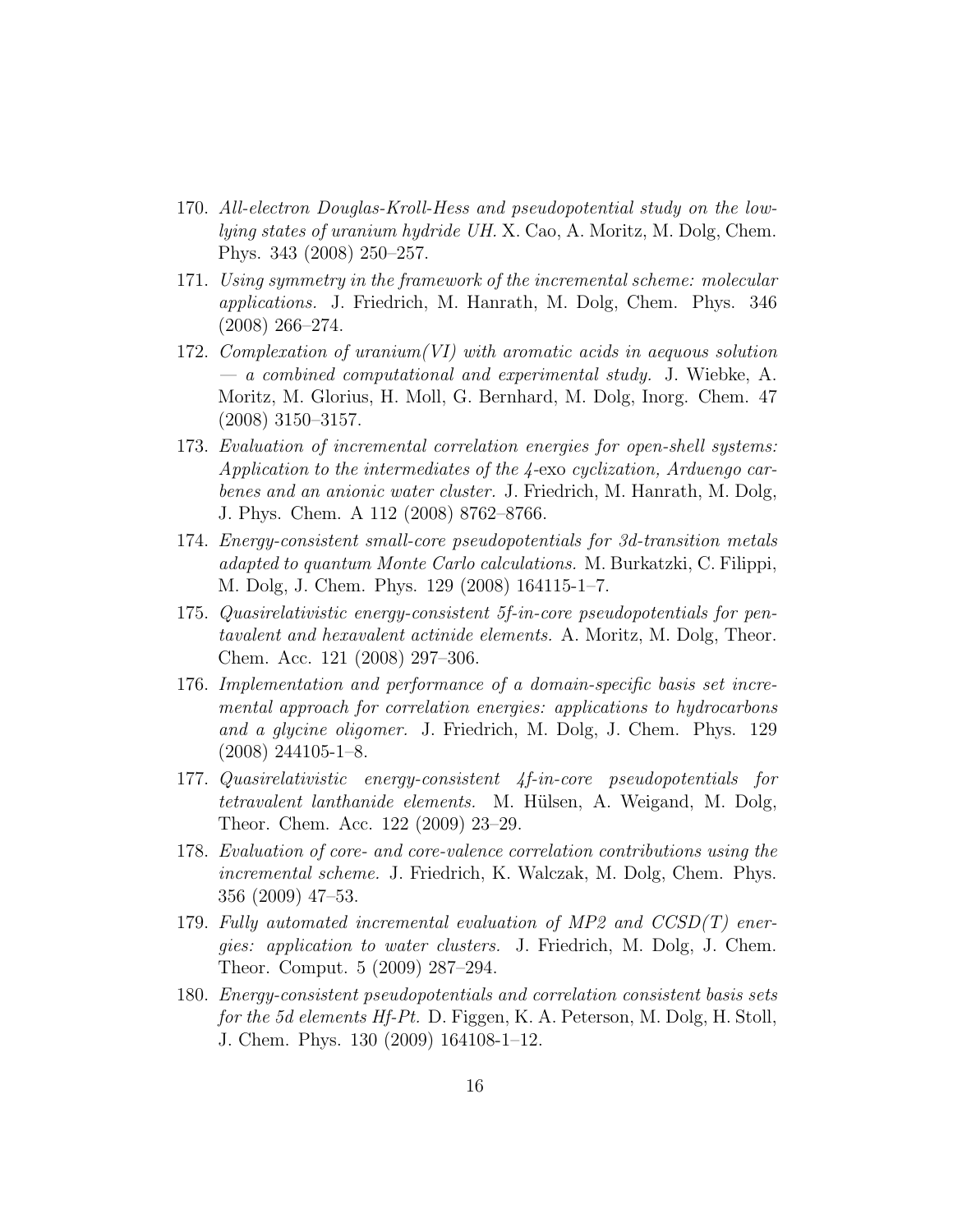- 181. A new 5,5'-bitetrazole thorium compound: synthesis, crystal structure and quantum chemical investigation. R. W. H. Pohl, J. Wiebke, A. Klein, M. Dolg, N. Maggiarosa, Eur. J. Inorg. Chem. (2009) 2472– 2476.
- 182. Haptotropic migration of  $M(CO)_3$  ( $M = Cr$ , Mo, W) on substituted phenanthrene. A. Pfletschinger, M. Dolg, J. Organomet. Chem. 694 (2009) 3338–3342.
- 183. P-coligand tuning of the haptotropic metal migration in phenanthrene chromium complexes. O. Joistgen, A. Pfletschinger, J. Ciupka, M. Dolg, M. Nieger, G. Schnakenberg, R. Fröhlich, O. Kataeva, K. H. Dötz, Organometallics 28 (2009) 3473–3484.
- 184. Accurate relativistic small-core pseudopotentials for actinides. Energyadjustment for uranium and first applications to uranium hydride. X. Cao, M. Dolg, J. Phys. Chem. A 113 (2009) 12573–12581.
- 185. Multi-configuration Dirac–Hartree–Fock adjusted energy–consistent pseudopotential for uranium: spin–orbit configuration interaction and Fock-space coupled–cluster study of  $U^{4+}$  and  $U^{5+}$ . A. Weigand, X. Cao, V. Vallet, J.-P. Flament, M. Dolg, J. Phys. Chem. A 113 (2009) 11509–11516.
- 186. On the incremental evaluation of BSSE-free interaction energies. K. Walczak, J. Friedrich, M. Dolg, Chem. Phys. 365 (2009) 38–42.
- 187. Implementation of the incremental scheme for one-electron first-order properties in coupled-cluster theory. J. Friedrich, S. Coriani, T. Helgaker, M. Dolg, J. Phys. Chem. 131 (2009) 1541021-1–10.
- 188. Quasirelativistic f-in-core pseudopotentials and core-polarization potentials for trivalent actinides and lanthanides: molecular test for triflourides. A. Weigand, X. Cao, J. Yang, M. Dolg, Theor. Chem. Acc. 126 (2010) 117–127.
- 189. Automated incremental scheme for explicitly correlated methods. J. Friedrich, D. Tew, W. Klopper, M. Dolg, J. Chem. Phys. 132 (2010) 164114-1–13.
- 190. Combined computational and experimental study of uranyl(VI) 1:2 complexation by aromatic acids. J. Wiebke, A. Weigand, D. Weissmann, M. Glorius, H. Moll, G. Bernhard, Inorg. Chem. 49 (2010) 6428–6435.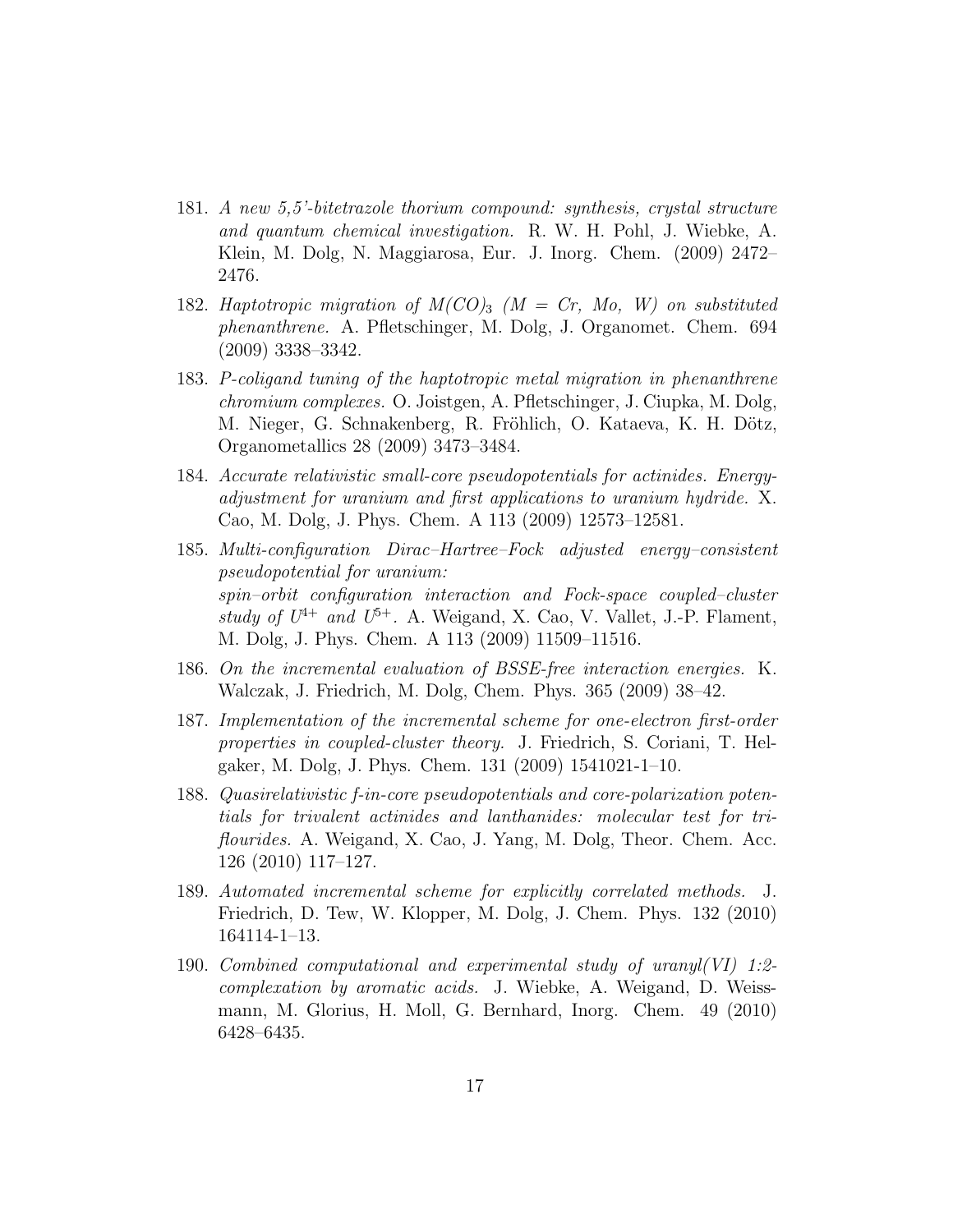- 191. Fully automated implementation of the incremental scheme for correlation energies. J. Friedrich, M. Hanrath, M. Dolg, Z. Phys. Chem. 224 (2010) 513–525.
- 192. Fully automated incremental evaluation of MP2 and  $CCSD(T)$  core, core-valence and valence correlation energies. K. Walczak, J. Friedrich, M. Dolg, Chem. Phys. 376 (2010) 36–45.
- 193. Computational study of the lanthanide (+III) hydration. J. Ciupka, X. Cao-Dolg, J. Wiebke, M. Dolg, Phys. Chem. Chem. Phys. 12 (2010) 13215–13223.
- 194. First-principles study of the separation of  $Am^{III}/Cm^{III}$  from  $Eu^{III}$  with Cyanex301. X. Cao, D. Heidelberg, J. Ciupka, M. Dolg, Inorg. Chem. 49 (2010) 10307–10315.
- 195. Improved valence basis sets for divalent lanthanide 4f-in-core pseudopotentials. M. Hülsen, M. Dolg, P. Link, U. Ruschewitz, Theor. Chem. Acc. 129 (2011) 367–379.
- 196. Segmented contracted Douglas-Kroll-Hess adapted basis sets for lanthanides. M. Dolg, J. Chem. Theory Comput. 7 (2011) 3131–3142.
- 197. Theoretical investigation of thermally and photochemically induced haptotropic rearrangements of chromium ligands on naphthalene systems. M. Hülsen, P. Norman, M. Dolg, J. Organomet. Chem. 696 (2011) 3861–3866.
- 198. On BSSE corrected stabilization energies for large n-body clusters. K. Walczak, J. Friedrich, M. Dolg, J. Chem. Phys. 135 (2011) 134118-1– 11.
- 199. Relativistic pseudopotentials: their development and scope of applications. M. Dolg, X. Cao, Chem. Rev. 112 (2012) 403–480.
- 200. Localization scheme for relativistic spinors. J. Ciupka, M. Hanrath, M. Dolg, J. Chem. Phys. 135 (2012) 244101-1–11.
- 201. Radical  $\chi$ -exo Cyclizations via Template Catalysis. A. Gansäuer, K. Knebel, C. Kube, M. van Gastel, A. Cangönül, K. Daasbjerg, T. Hangele, M. Hülsen, M. Dolg, J. Friedrich, Chem. Eur. J. 18 (2012) 2591–2599.
- 202. Existence of triply charged actinide-hydride molecules. J. Lachner, M. Christl, C. Vockenhuber, H.-A. Synal, X. Cao-Dolg, M. Dolg, Phys. Rev. A 85 (2012) 022717-1–6.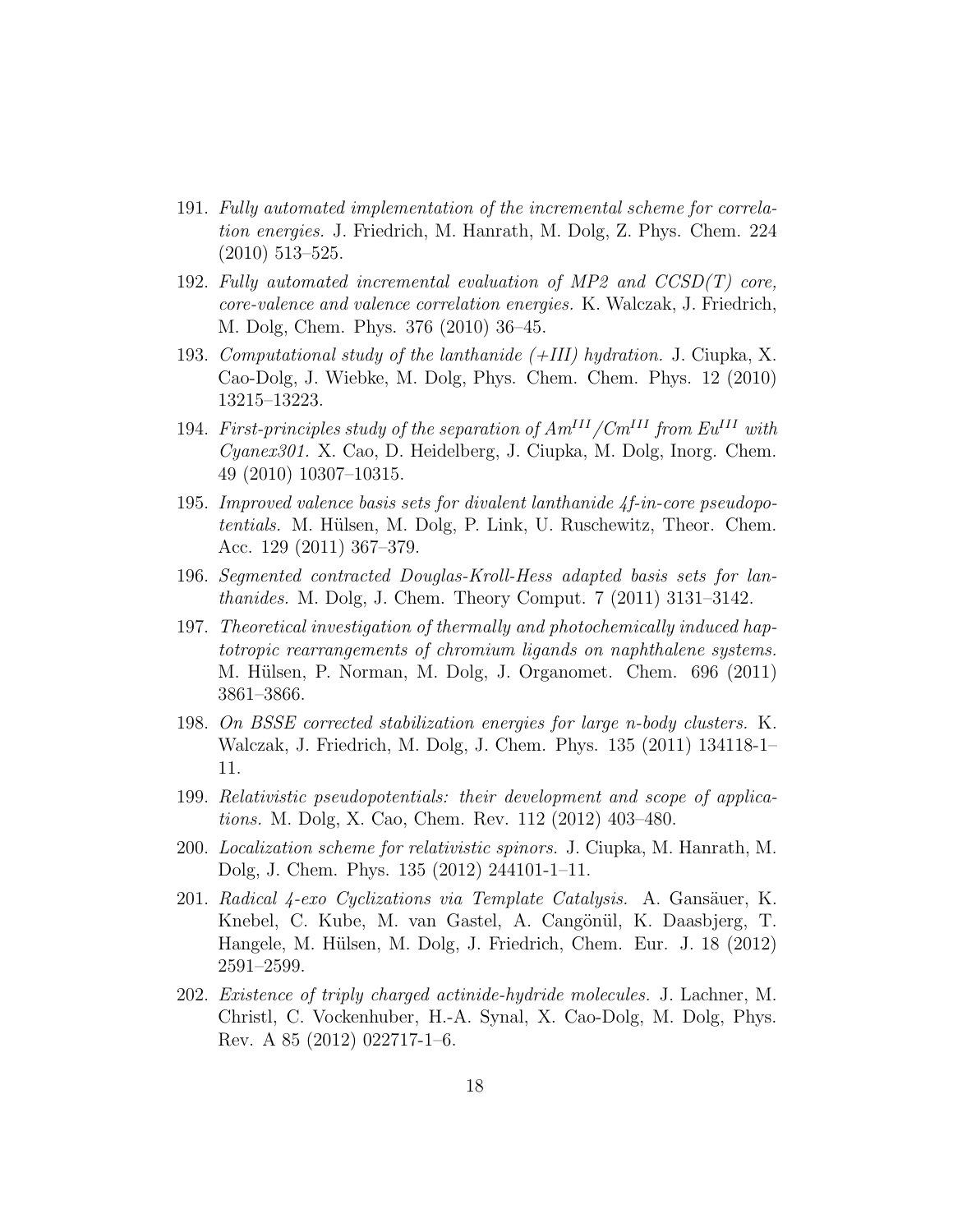- 203. Scalar-relativistic 5f-in-core pseudopotentials and core-polarization potentials for trivalent actinides: calibration calculations for  $Ac^{3+}$ ,  $Cm^{3+}$ and  $Lr^{3+}$  complexes. D. Weissmann, M. Dolg, Theor. Chem. Acc. 131 (2012) 1193–1204.
- 204. Efficient quantum chemical valence-only treatments of lanthanide and actinide systems. M. Dolg, American Institute of Physics Conference Proceedings 1504 (2012) 80–91.
- 205. Accurate relativistic energy-consistent pseudopotentials for the superheavy elements 111 to 118 including quantum electrodynamic effects. T. Hangele, M. Dolg, M. Hanrath, X. Cao, P. Schwerdtfeger, J. Chem. Phys. 136 (2012) 214105-1–11.
- 206. Syntheses, crystal structures and thermal behaviour of five new complexes containing 2,4,6-trifluorobenzoate as ligand. R. Lamann, M. Hülsen, M. Dolg, U. Ruschewitz, Z. Allg. Anorg. Chem. 638 (2012) 1424–1431.
- 207. Accuracy of relativistic energy-consistent pseudopotentials for superheavy elements 111 – 118: molecular calibration calculations. T. Hangele, M. Dolg, J. Chem. Phys. 138 (2013) 044104-1–7.
- 208. Relativistic energy-consistent pseudopotentials for superheavy elements 119 and 120 including quantum electrodynamic effects. T. Hangele, M. Dolg, P. Schwerdtfeger, J. Chem. Phys. 138 (2013) 174113-1–8.
- 209. Third-order incremental dual-basis set zero-buffer approach: an accurate and efficient way to obtain CCSD and CCSD(T) energies. J. Zhang, M. Dolg, J. Chem. Theor. Comput. 9 (2013) 2992–3003.
- 210. Photoinduced  $Au(I)$ -Au(I) chemical bonding in the dicyanoaurate oligomers. G. Cui, X. Cao, W. Fang, M. Dolg, W. Thiel, Angew. Chem. 125 (2013) 10471–10475; Angew. Chem. Int. Ed. 52 (2013) 10281–10285.
- 211. Misleading evidence for covalent bonding from  $Eu^{III}X$  and  $Am^{III}X$  density functional theory bond lengths. M. Dolg, X. Cao, J. Ciupka, J. Electr. Spectr. 194 (2014) 8-13.
- 212. Approaching the  $CCSD(T)/CBS$  limit for large systems by the thirdorder incremental dual-basis set zero-buffer F12 method. J. Zhang, M. Dolg, J. Chem. Phys. 140 (2014) 044114-1–9.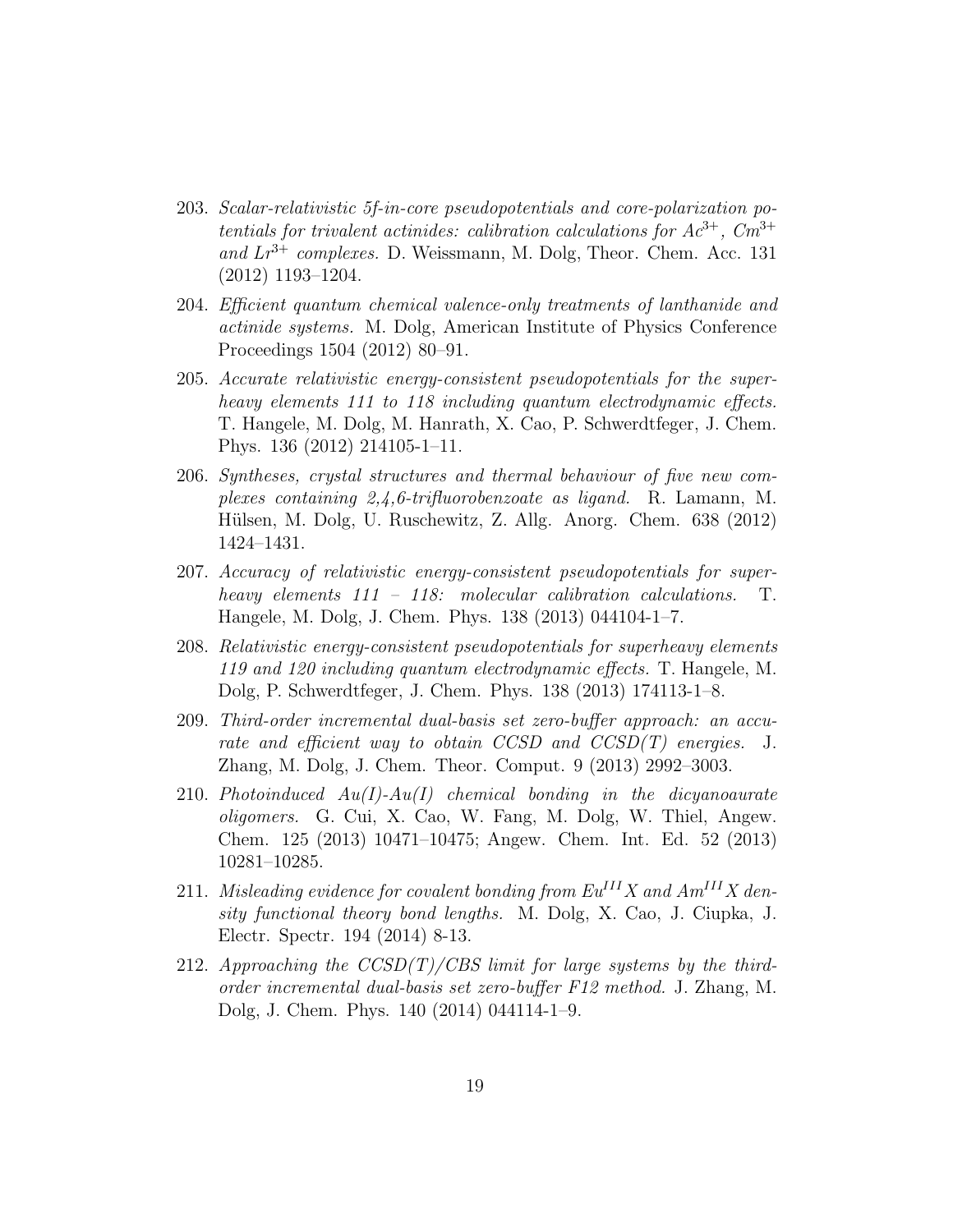- 213. Two interpretations of the cerocene electronic ground state. O. Mooßen, M. Dolg, Chem. Phys. Lett. 594 (2014) 47–50.
- 214. Relativistic small-core pseudopotentials for actinium, thorium, and protactinium. A. Weigand, X. Cao, T. Hangele, M. Dolg, J. Phys. Chem. A 118 (2014) 2519–2530.
- 215. Understanding lanthanoid(III) hydration structure and kinetics by insights from energies and wave functions. J. Zhang, N. Heinz, M. Dolg, Inorg. Chem. 53 (2014) 7700–7708.
- 216. Dispersion interaction stabilizes sterically hindered double fullerenes. J. Zhang, M. Dolg, Chem. Eur. J. 20 (2014) 13909–13919.
- 217. Coupled-cluster and DFT studies of the copernicium dimer including QED effects. T. Hangele, M. Dolg, Chem. Phys. Lett. 616 (2014) 222–225.
- 218. Actinoid(III) hydration First principle Gibbs energies of hydration using high level correlation methods. N. Heinz, J. Zhang, M. Dolg, J. Chem. Theor. Comput. 10 (2014) 5593–5598.
- 219. Labile capping bonds in lanthanide(III) complexes: shorter and weaker. J. Zhang, M. Dolg, J. Phys. Chem. A 119 (2015) 774–780.
- 220. Cerium oxidation state and covalent 4f-orbital contributions in the ground state of  $bis(\eta^8\text{-}pentalene) cerium.$  M. Dolg, O. Mooßen, J. Organomet. Chem. 794 (2015) 17–22.
- 221. A theoretical Study of imine hydrocyanation catalyzed by halogenbonding. N. Heinz, M. Dolg, A. Berkessel, J. Comput. Chem. 36 (2015) 1812–1817.
- 222. Accurate Quantum Chemical Modelling of the Separation of  $Eu^{3+}$  from  $Am^{3+}/Cm^{3+}$  by Liquid-liquid Extraction with Cyanex 272. X. Cao, J. Zhang, D. Weißmann, M. Dolg, X. Chen, Phys. Chem. Chem. Phys. 17 (2015) 20605–20616.
- 223. ABCluster: The Artificial Bee Colony Algorithm for Cluster Global Optimization. J. Zhang, M. Dolg, Phys. Chem. Chem. Phys. 17 (2015) 24173–24181.
- 224. Investigating the relevance of the Ce 4f orbitals in the electronic structure of bis(cyclopentadienyl)cerium complexes. A CASSCF study of  $Cp_2CeZ$  (Z =  $CH_2$ ,  $CH^-$ , NH, O, F<sup>+</sup>). O. Mooßen, M. Dolg, Comput. Theor. Chem. 1073 (2015) 34–44.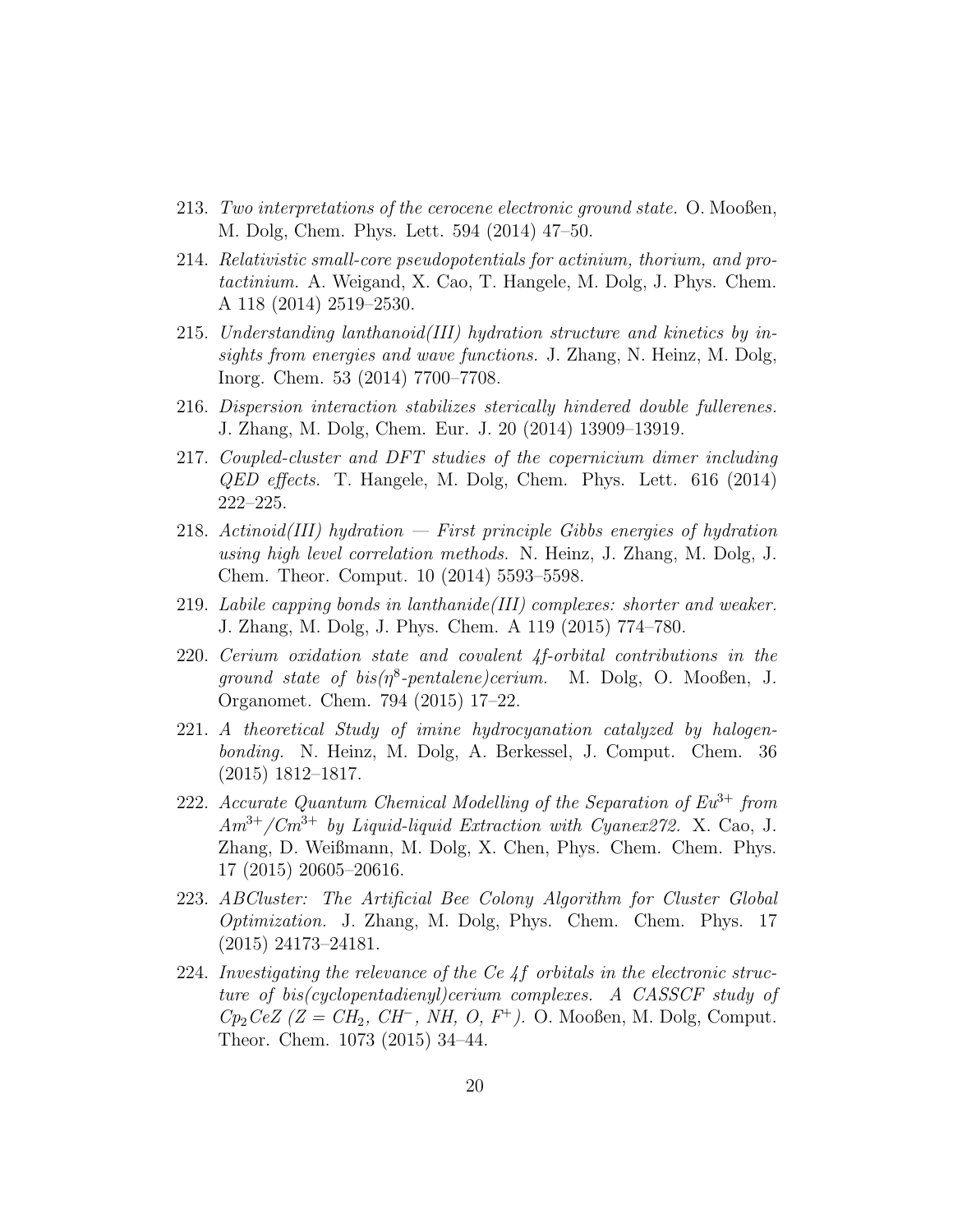225. Mechanism of the enantioselective intramolecular enone  $(2+2)$  photocycloaddition reaction mediated by a chiral Lewis acid catalyst containing heavy atoms. H. Wang, X. Cao, X. Chen, W. Fang, M. Dolg, Angew. Chem. (2015) in press. DOI: 10.1002/anie.201505931R2 and 10.1002/ange.201505931R2

#### Contributions to Books

- 1. Energy-adjusted pseudopotentials for transition-metal elements. U. Wedig, M. Dolg, H. Stoll, in: Quantum Chemistry: The Challenge of Transition Metals and Coordination Chemistry, A. Veillard (ed.), NATO ASI Series, Series C, Mathematical and Physical Sciencies, vol. 176, p. 79 - 89, Reidel, Dordrecht (1986).
- 2. Pseudopotential study of rare earth compounds. M. Dolg, H. Stoll, A. Savin, H. Preuß, in: Quantum Chemistry - Basic Aspects, Actual Trends, R. Carbo (ed.), Studies in Physical and Theoretical Chemistry, vol. 62, p. 265 - 273, Elsevier, Amsterdam (1989).
- 3. Electronic structure calculations for molecules containing lanthanide atoms. M. Dolg, H. Stoll, in: Handbook of Chemistry and Physics of Rare Earths, K. A. Gschneidner, Jr., L. Eyring (eds.), vol. 22, ch. 152, p. 607 - 729, Elsevier, Amsterdam (1996).
- 4. Lanthanides and Actinides. M. Dolg, in: Encyclopedia of Computational Chemistry, P. v. R. Schleyer, N. L. Allinger, T. Clark, J. Gasteiger, P. A. Kollman, H. F. Schaefer III, P. R. Schreiner (eds.), p. 1478 - 1486, Wiley, Chichester (1998).
- 5. Effective core potentials. M. Dolg, in: Modern Methods and Algorithms of Quantum Chemistry, John Neumann Institute for Computing, NIC Series, J. Grotendorst (ed.), vol. 1, p. 479 - 508, Jülich (2000); vol. 3, p.  $507 - 540$ , Jülich  $(2000)$ .
- 6. Quantum Monte Carlo study of mercury clusters. H.-J. Flad, F. Schautz, Y.-X. Wang, M. Dolg, in: Recent Advances in Quantum Monte Carlo Methods — Part II, J. B. Lester Jr., S. M. Rothstein, S. Tanaka (eds.), p. 183 - 202, World Scientific, New Jersey (2002).
- 7. Relativistic effective core potentials. M. Dolg, in: Relativistic Electronic Structure Theory, Part 1: Fundamentals, P. Schwerdtfeger (ed.), Theoretical and Computational Chemistry, vol. 11, ch. 14, p. 793 - 862, Elsevier, Amsterdam (2002).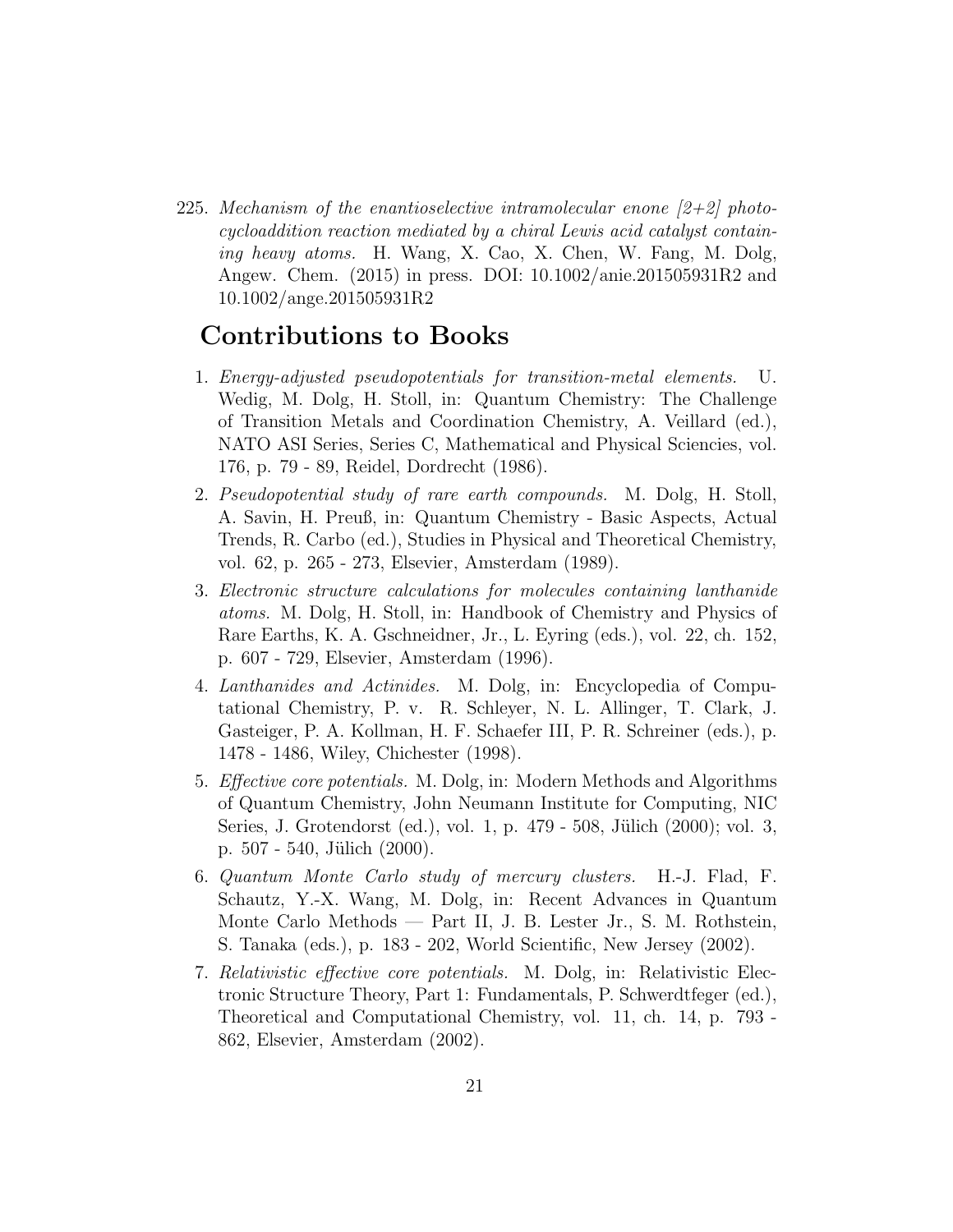- 8. Relativistic quantum chemistry with pseudopotentials and transformed Hamiltonians. B. A. Hess, M. Dolg, in: Relativistic Effects in Heavy-Element Chemistry and Physics, B. A. Hess (ed.), Wiley Series in Theoretical Chemistry, vol. 12, ch. 3, p. 89 - 122, Wiley, New York (2002).
- 9. The relativistic energy-consistent ab initio pseudopotential approach and its application to lanthanide and actinide compounds. M. Dolg, X. Cao, in: Recent Advances in Computational Chemistry, K. Hirao, Y. Ishikawa (eds.), vol. 6, p. 1 - 35, World Scientific, New Jersey (2004).
- 10. Computational Methods: Lanthanides and Actinides. M. Dolg, X. Cao, in: Computational Inorganic and Bioinorganic Chemistry, E. I. Solomon, R. A. Scott, R. B. King (eds.), p. 503 - 515, Wiley, Chichester (2009).
- 11. Relativistic pseudopotentials. X. Cao, M. Dolg, in: Relativistic methods for chemists. M. Barysz, Y. Ishikawa (eds.), Challenges and advances in computational physics, vol. 10, p. 215 - 278, Springer, Berlin (2010).
- 12. Pseudopotentials and Modelpotentials. X. Cao, M. Dolg, Wiley Interdisciplinary Reviews: Computational Molecular Science, vol. 1, P. R. Schreiner (ed.), Wiley, Chichester (2011), p. 200 - 210.

#### Books

1. Basics of Relativistic Quantum Chemistry (in chinese). X. Cao, W. Fang, M. Dolg, Science Press, China Science Publishing & Media LTD, Beijing (2013). ISBN-13: 978-7030379597.

## Edited Special Issues

- 1. Relativistic effects in heavy-element chemistry and physics. In Memoriam Bernd A. Hess. Chemical Physics, vol. 311, iss. 1-2, M. Dolg, C. van Wüllen (eds.), Elsevier (2005).
- 2. Modern and Universal First-Principles Methods for Many-electron Systems in Chemistry and Physics. Zeitschrift für Physikalische Chemie (International Journal of Research in Physical Chemistry and Chemical Physics), vol. 224, iss. 3-4, M. Dolg (ed.), Oldenbourg Verlag (2010).

## Edited Books